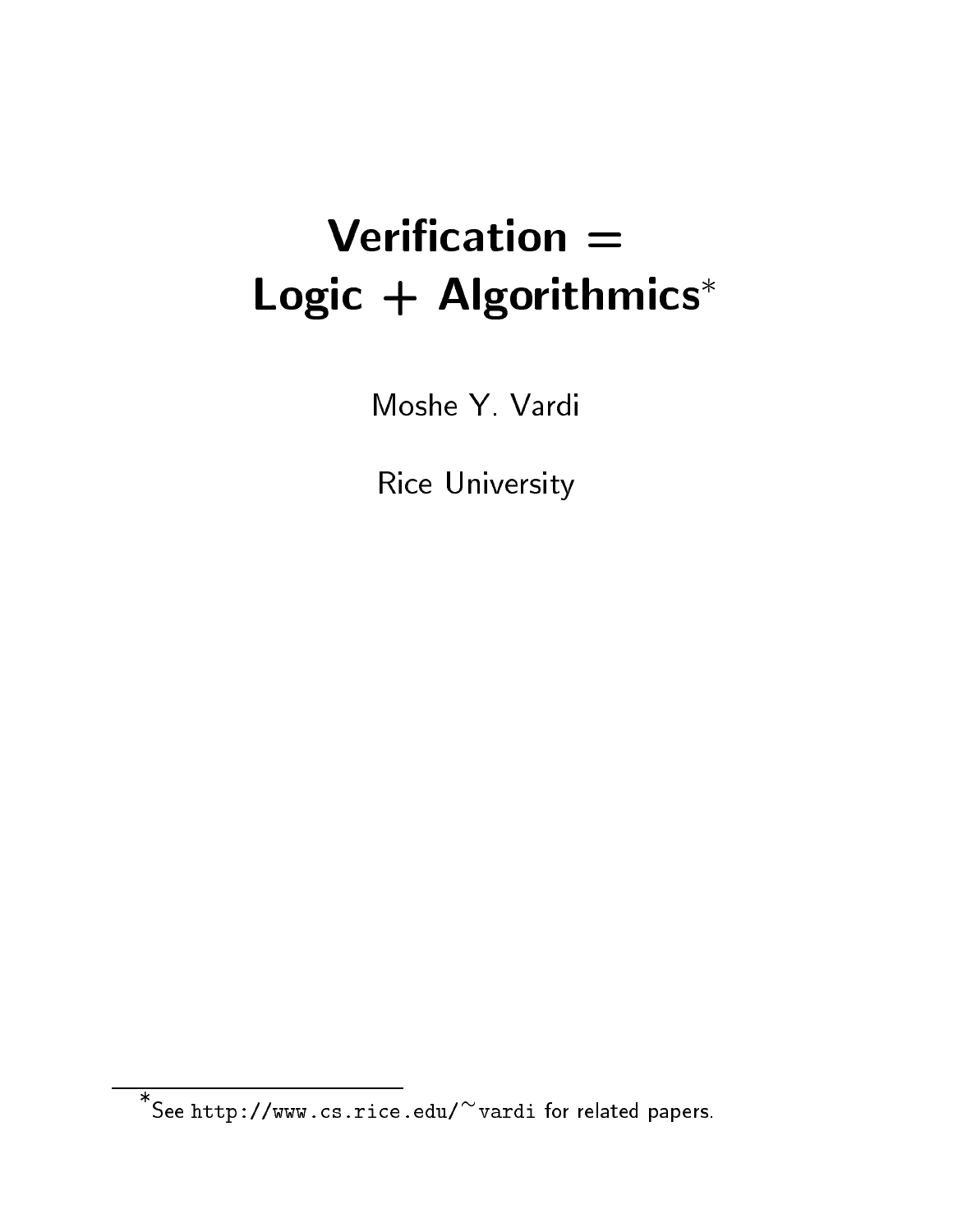# **Traditional Verification**

#### Deductive Approach:

- Express the correctness of the protocol as a formula in some logic.
- Prove validity of the formula.

Disadvantage: difficult!

 Only a small numbers of teams have been able to apply this approach to industrial-scale protocols.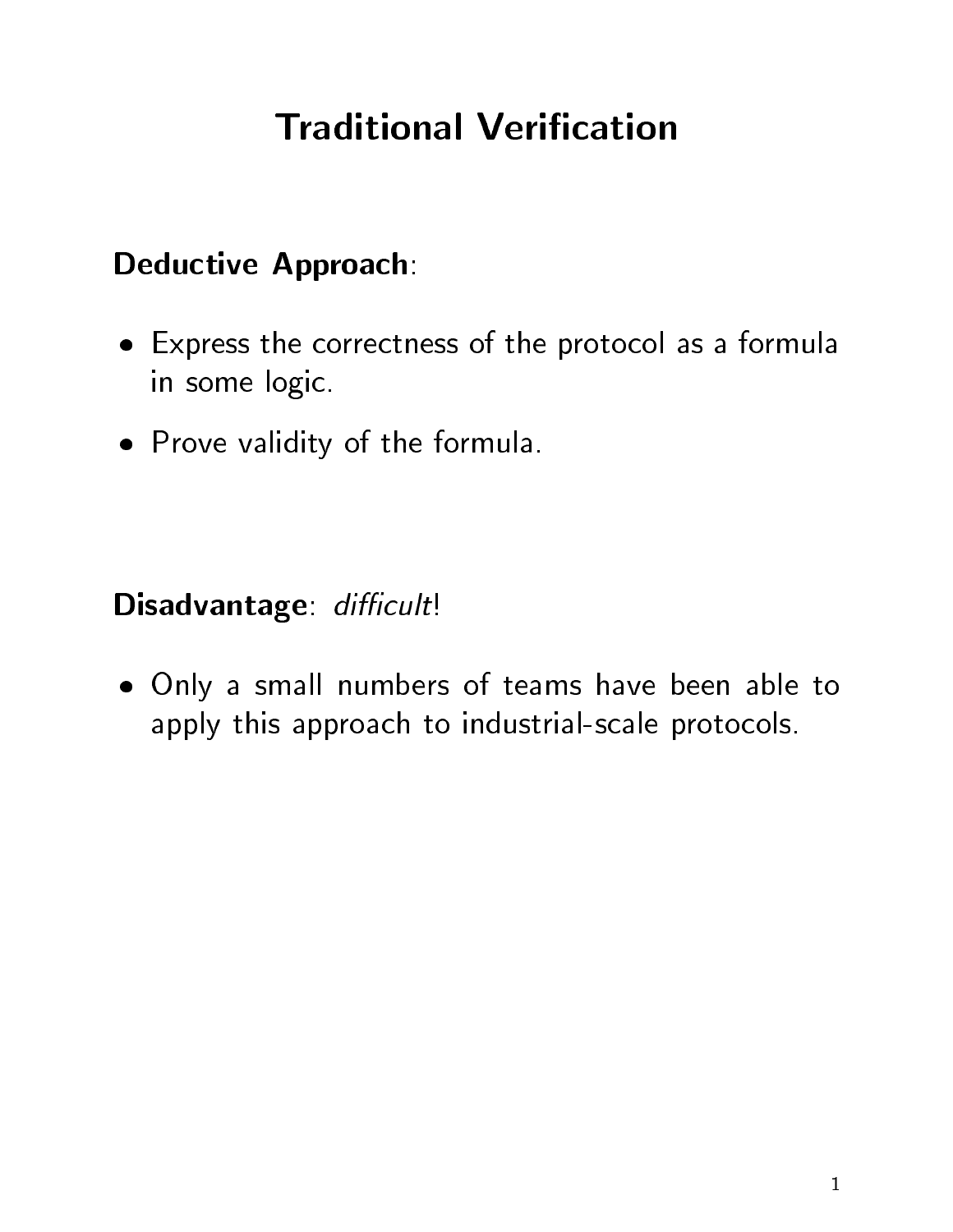# **Modern Verification**

### Model Checking:

- Represent a nite-state protocol as a nite structure.
- specification.

#### Advantage: feasible

- $\blacksquare$  . The most exciting the most exciting terms exciting to the most exciting terms of the most exciting terms of the most exciting terms of the most exciting terms of the most exciting terms of the most exciting terms developments in the theory of program correctness"
- Impressive record of applicability over the last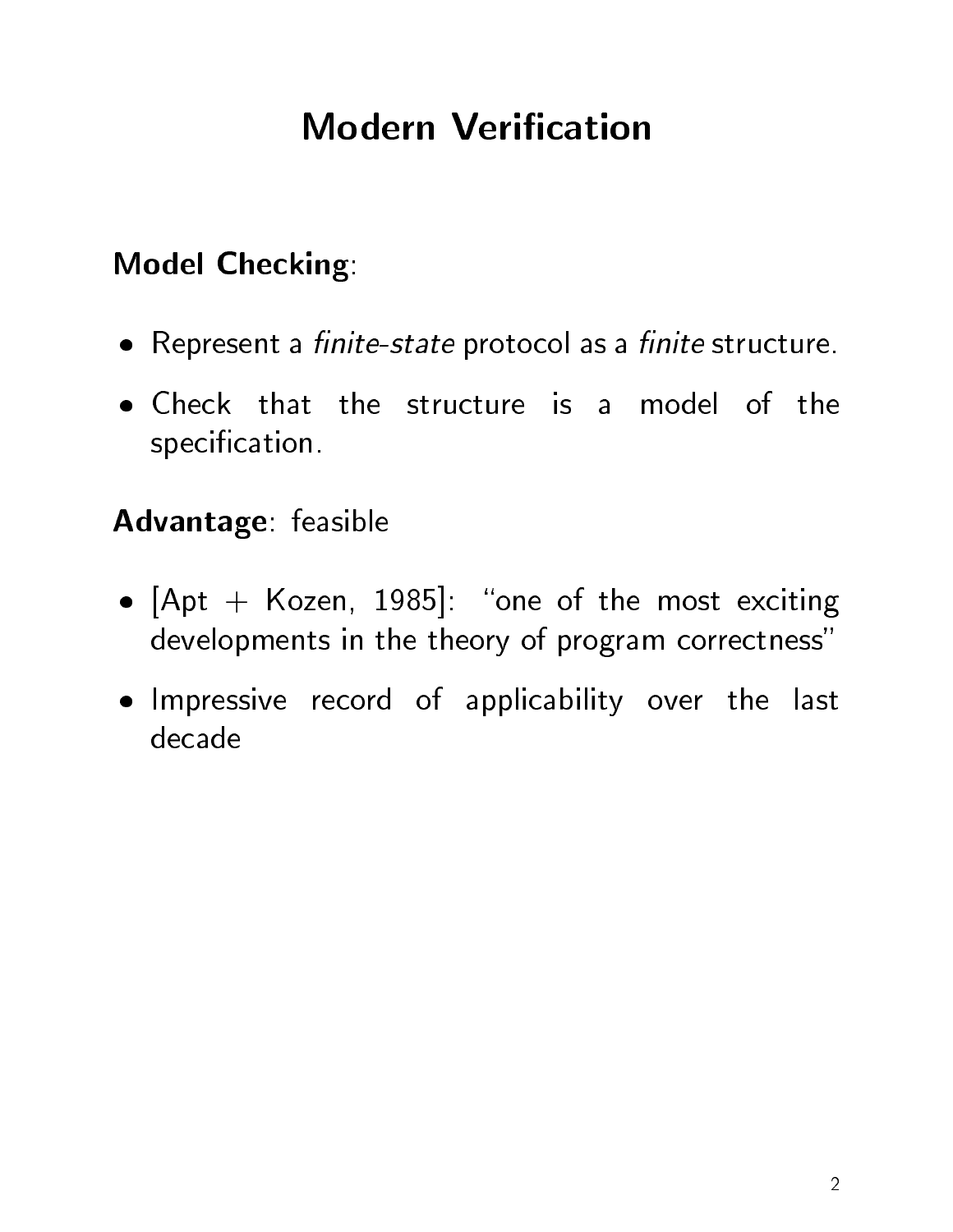# Linear Temporal Logic

Temporal logic: logic of temporal sequences Main feature: time is implicit

- $\bullet$  next  $\varphi$ :  $\varphi$  holds in the next state.
- $\bullet$  eventually  $\varphi\colon\varphi$  holds eventually
- $\bullet\,$  always  $\varphi\colon\,\varphi$  holds from now on
- $\bullet \hspace{1mm} \varphi$  until  $\psi \colon \varphi$  holds until  $\psi$  holds.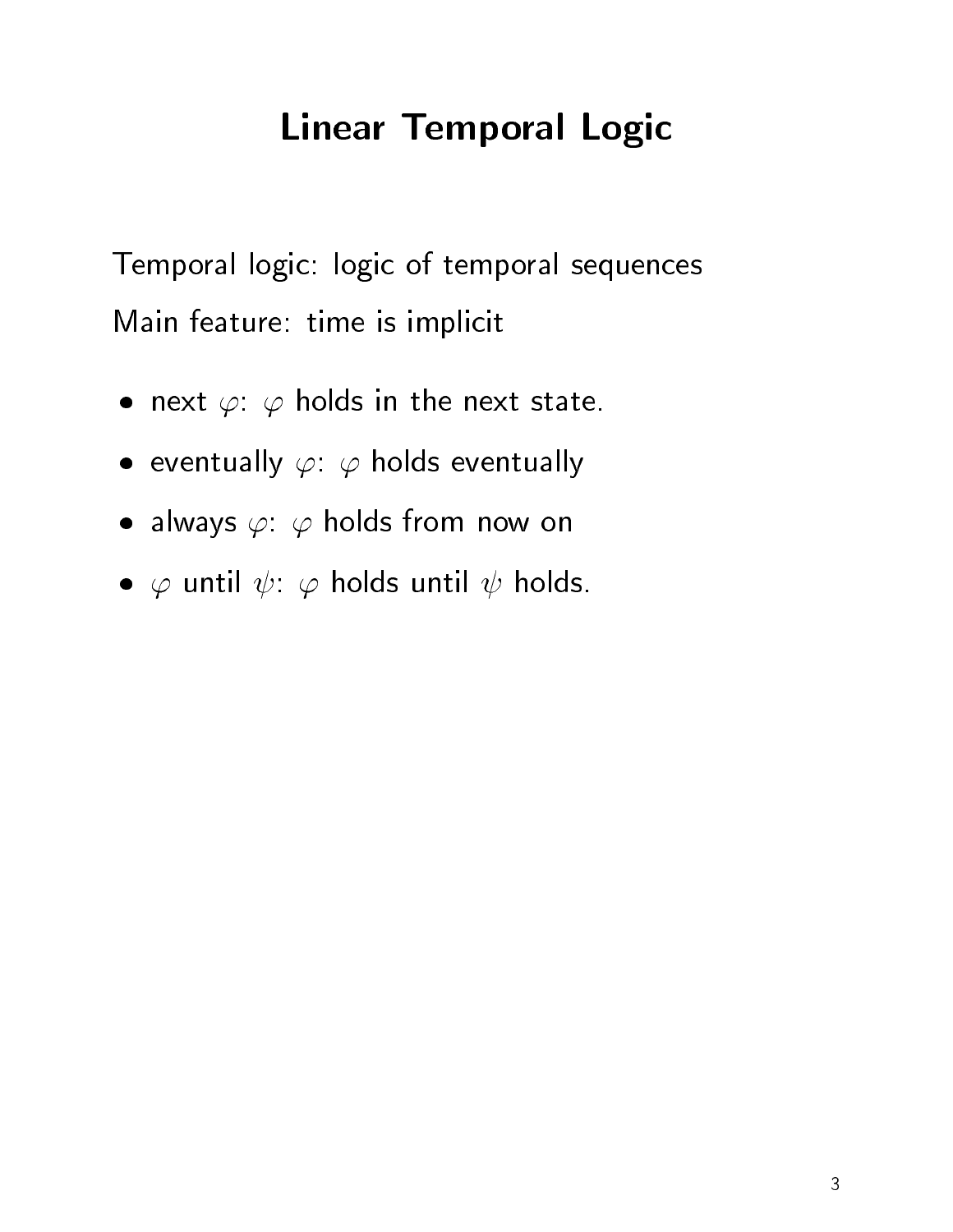## Examples

- $\bullet$  always  $\neg(CS_1 \land CS_2)$ : mutual exclusion (safety)  $\Box$
- always (Request  $\rightarrow$  eventually Grant): liveness
- always (Request  $\rightarrow$  Request until Grant): liveness
- always eventually **Request**  $\rightarrow$  eventually Grant: liveness
- $\bullet$  always  $(CS_1 \rightarrow (CS_1$  until  $\neg CS_1 \wedge (\neg CS_1$  until  $(CS_2))$ : precedence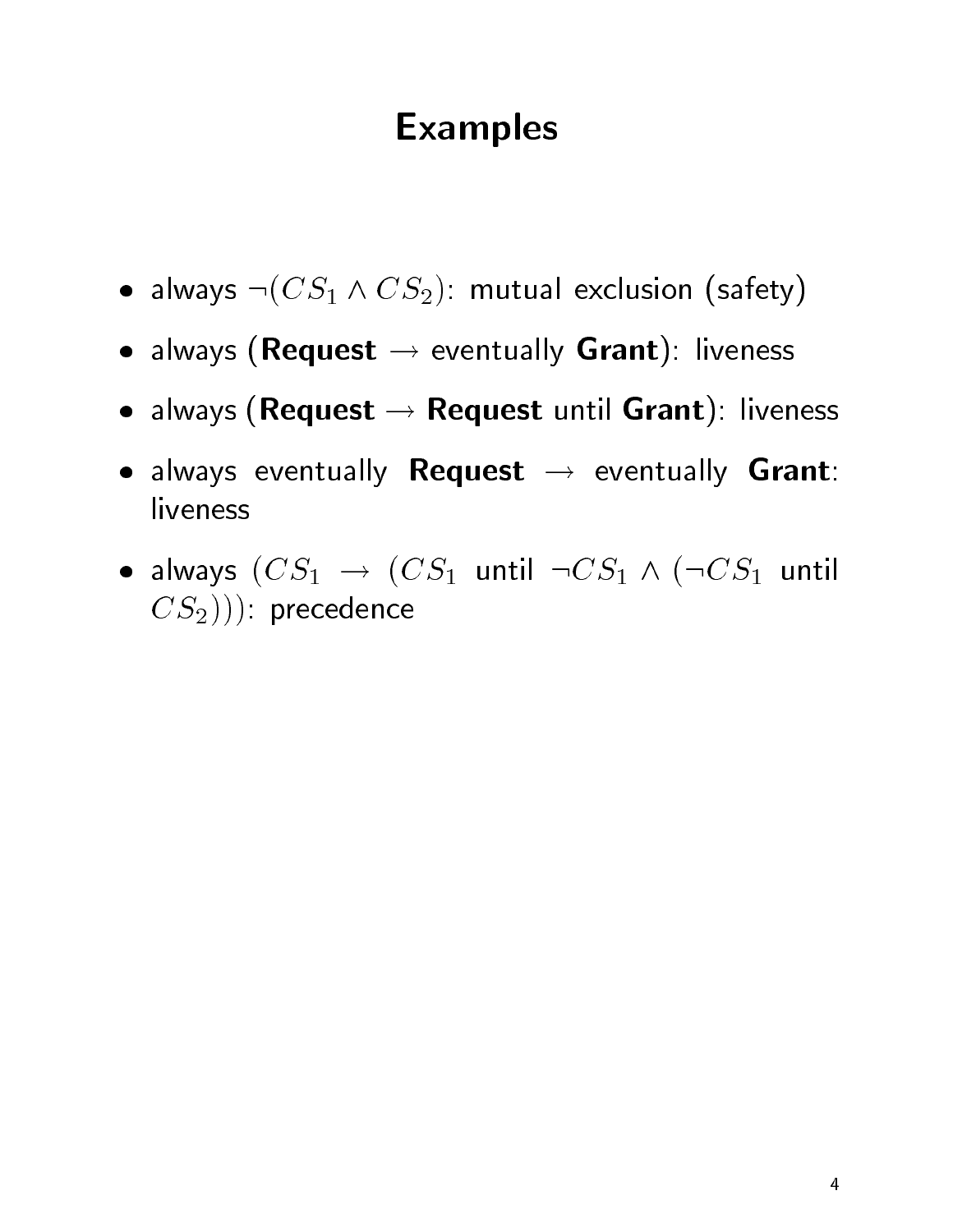# LTL over Finite Computations

 $\bullet \ \ \sigma,i \models$  next  $\varphi$  if  $i < |\sigma|$  and  $\sigma,i+1 \models \varphi$ 

**Compilation Theorem I:** Given an LTL formula  $\varphi$ , we can construct a finite automaton  $A_{\varphi}$  such that a computation  $\sigma$  satisfies  $\varphi$  iff  $A_{\varphi}$  accepts  $\sigma$ . Also,  $|A_{\varphi}| = 4^{|\varphi|}.$ 

Applications:

- $\bullet$  Satisfiability:  $\varphi$  is satisfiable iff  $L(A_{\varphi})\neq \emptyset$
- Validity:  $\varphi$  is valid iff  $L(A_{\neg \varphi}) = \emptyset$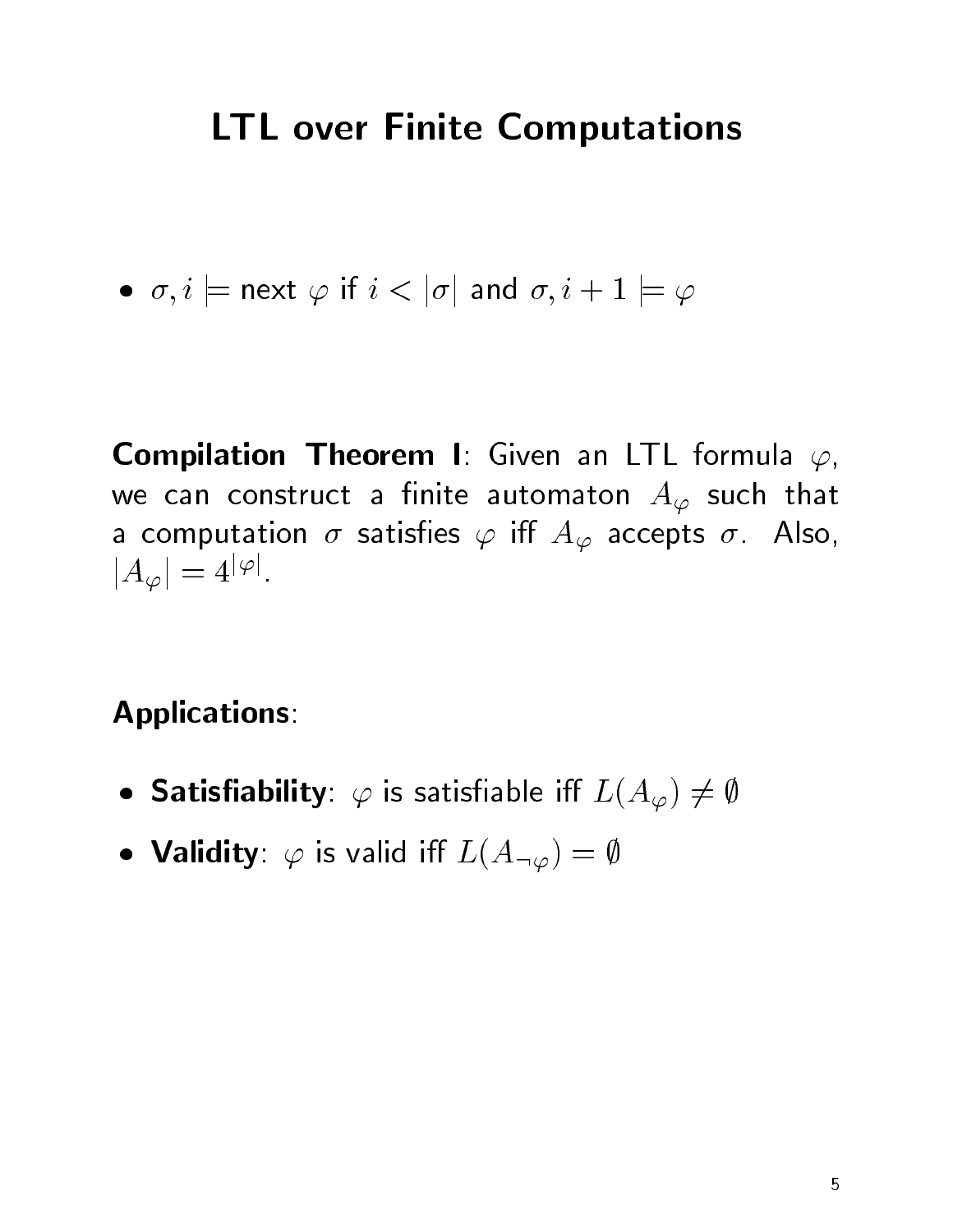### Compilation

**Closure**:  $cl(\varphi)$ : subformulas of  $\varphi$  and their negations

•  $cl$ (always eventually  $p$ ) = {always eventually  $p$ ,  $\lnot$  always eventually  $p$ , eventually  $p$ ,  $\lnot$  eventually  $p$ ,  $p, \neg p\}$ 

$$
A_{\varphi}=(\Sigma,S,S_0,\rho,F)
$$

- Alphabet:  $\mathcal{Z} \equiv \mathcal{Z}^{--\mathcal{I}}$
- States:  $S \subseteq 2^{cl(\varphi)}$

$$
- \psi \in t \text{ iff } \neg \psi \notin t
$$
  

$$
- \psi_1 \wedge \psi_2 \in t \text{ iff } \psi_1 \in t \text{ and } \psi_2 \in t
$$

- $\bullet$  Initial states:  $S_0 = \{s \in S : \varphi \in s\}$
- Accepting states:  $F = \{\emptyset\}$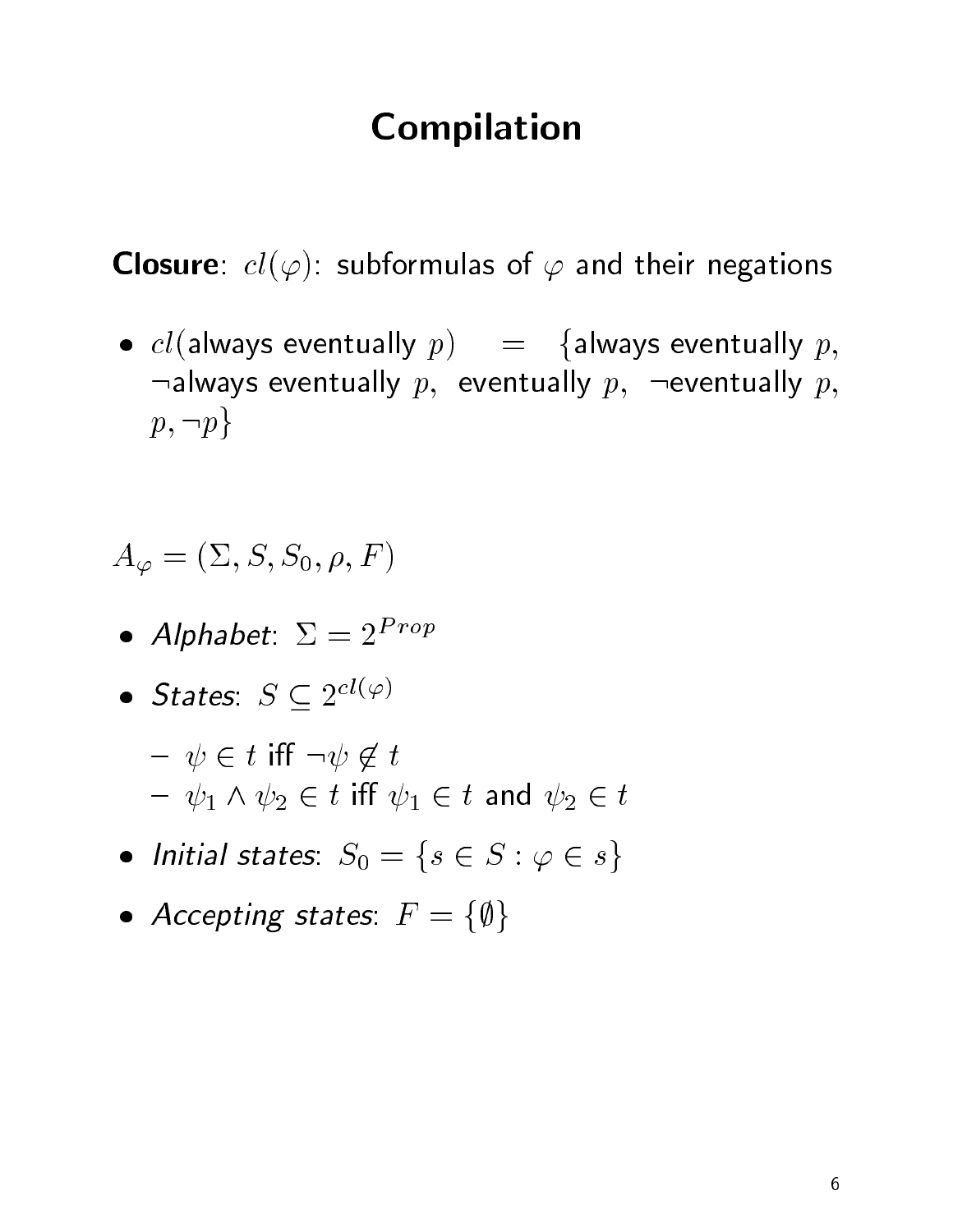## Transition Relation

**Case** I:  $t' \neq \emptyset$  $(t, a, t') \in \rho$ :

- $\bullet \ \ a \subseteq t$
- $\bullet$  next  $\psi \in t$  iff  $\psi \in t'$
- $\psi_1$  until  $\psi_2$   $\in$  t iff  $\psi_2$   $\in$  t or  $\psi_1$   $\in$  t and  $\psi_1$  until  $\psi_2 \in t'$

Case II:  $t' = \emptyset$  $(t, a, t') \in \rho$ :

- $\bullet \ \ a \subseteq t$
- $\bullet$  next  $\psi \not \in t$
- $\psi_1$  until  $\psi_2 \in t$  iff  $\psi_2 \in t$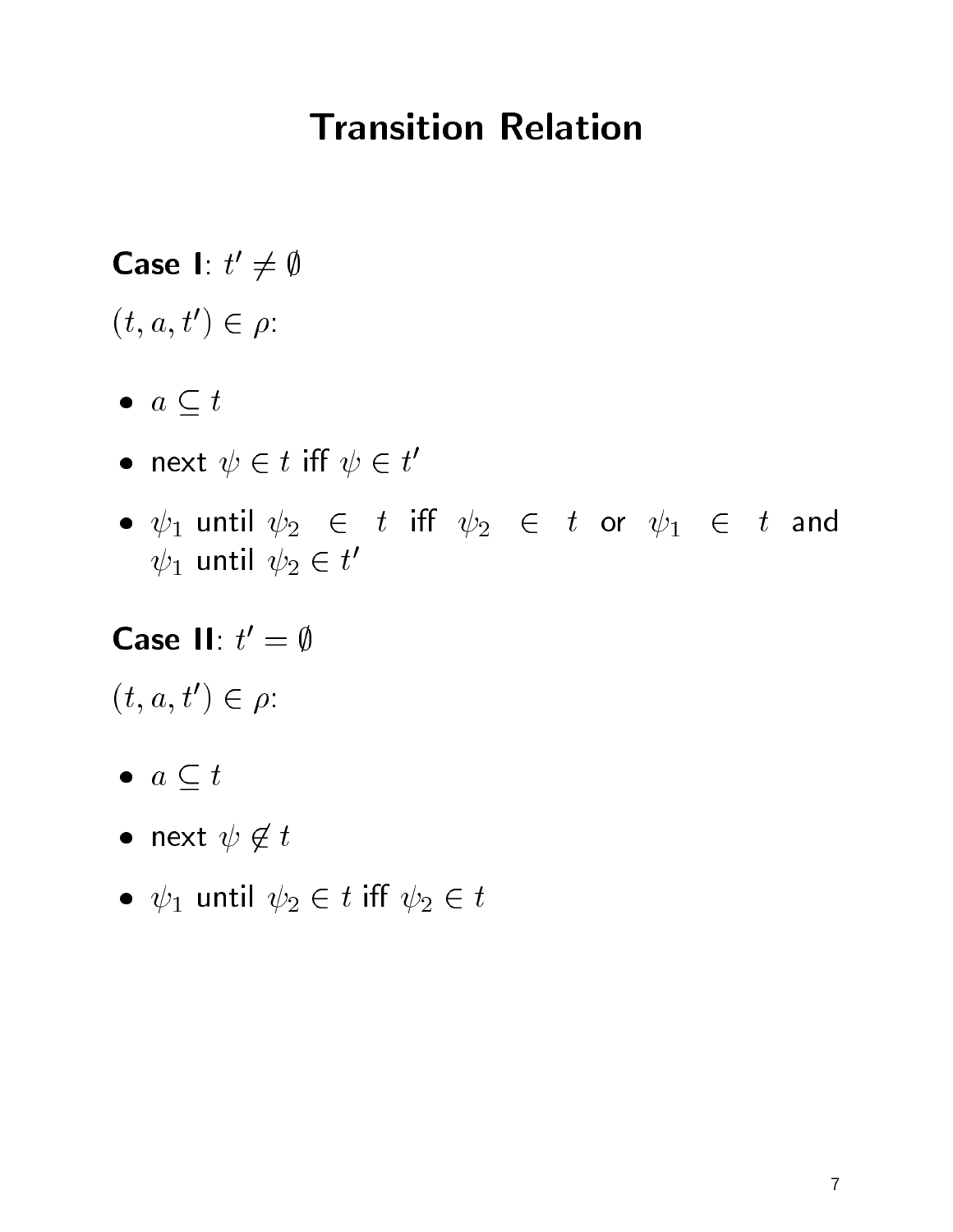# Algorithmic

**Proposition**:  $L(A) \neq \emptyset$  iff there is a path in A from an initial state to an accepting state

### Complexity:

- Linear time: breadth-first search
- Nondeterministic logarithmic space: nondeterministic walk

Algorithmics: graph reachability

#### Complexity of LTL satisfiability and validity:

- Exponential time and the control of the control of the control of the control of the control of the control of
- Polynomial space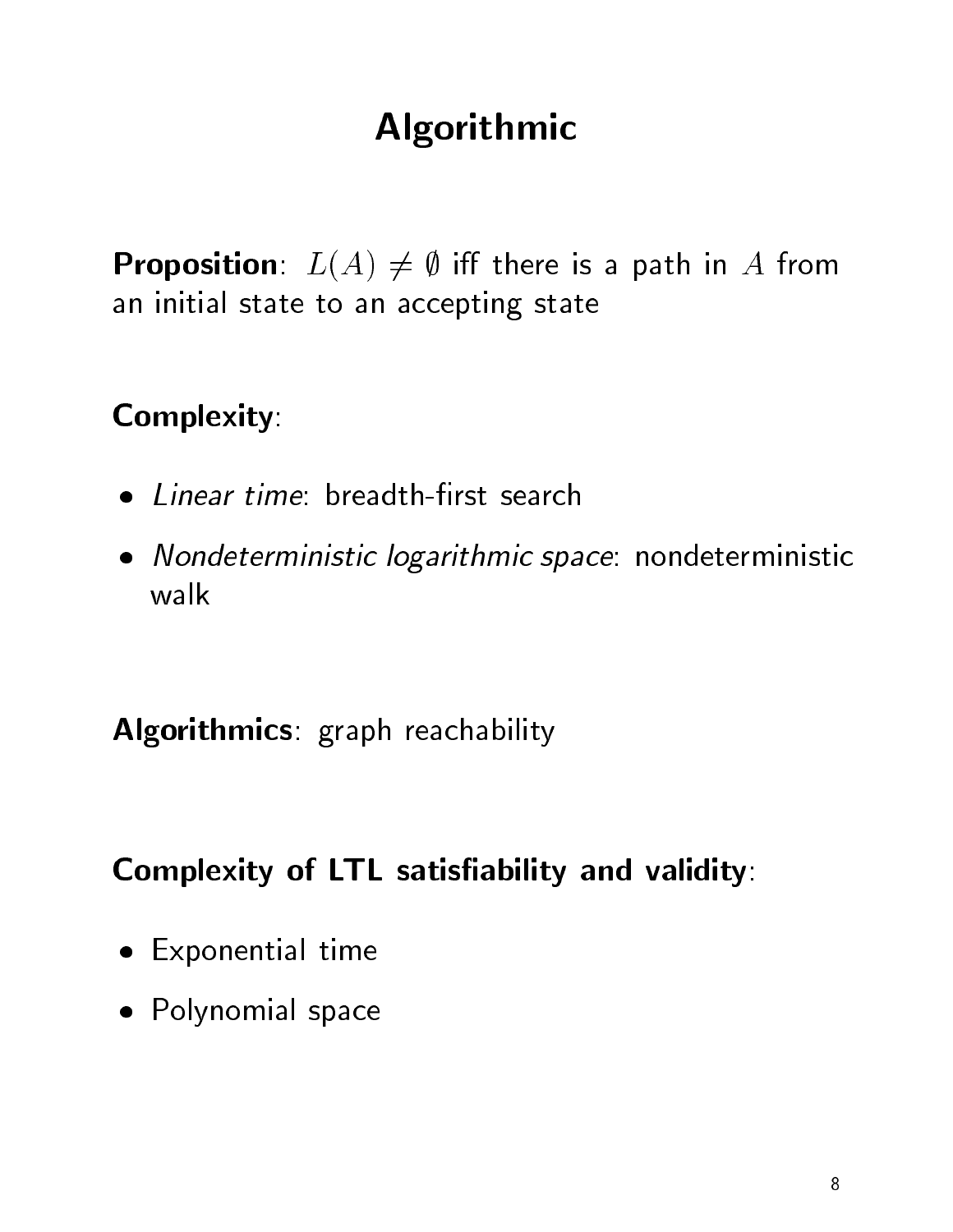# Model Checking

### The following are equivalent:

- $\bullet$  P satisfies  $\varphi$
- $\bullet \ \ L(P) \subseteq L(A_{\varphi})$
- $\bullet \ \ L(P) \cap L(A_{\varphi}) = \emptyset$
- $\bullet \ \ L(P) \cap L(A_{\neg \varphi}) = \emptyset$
- $\bullet \ \ L(P\times A_{\neg\varphi})=\emptyset$

## Complexity:

- $\bullet$  Time:
	- linear in  $|P|$
	- exponential in  $|\varphi|$
- $\sim$  space. So the space of  $\sim$ 
	- polylogarithmic in  $|P|$
	- polynomial in  $|\varphi|$

### SPIN: time and space optimizations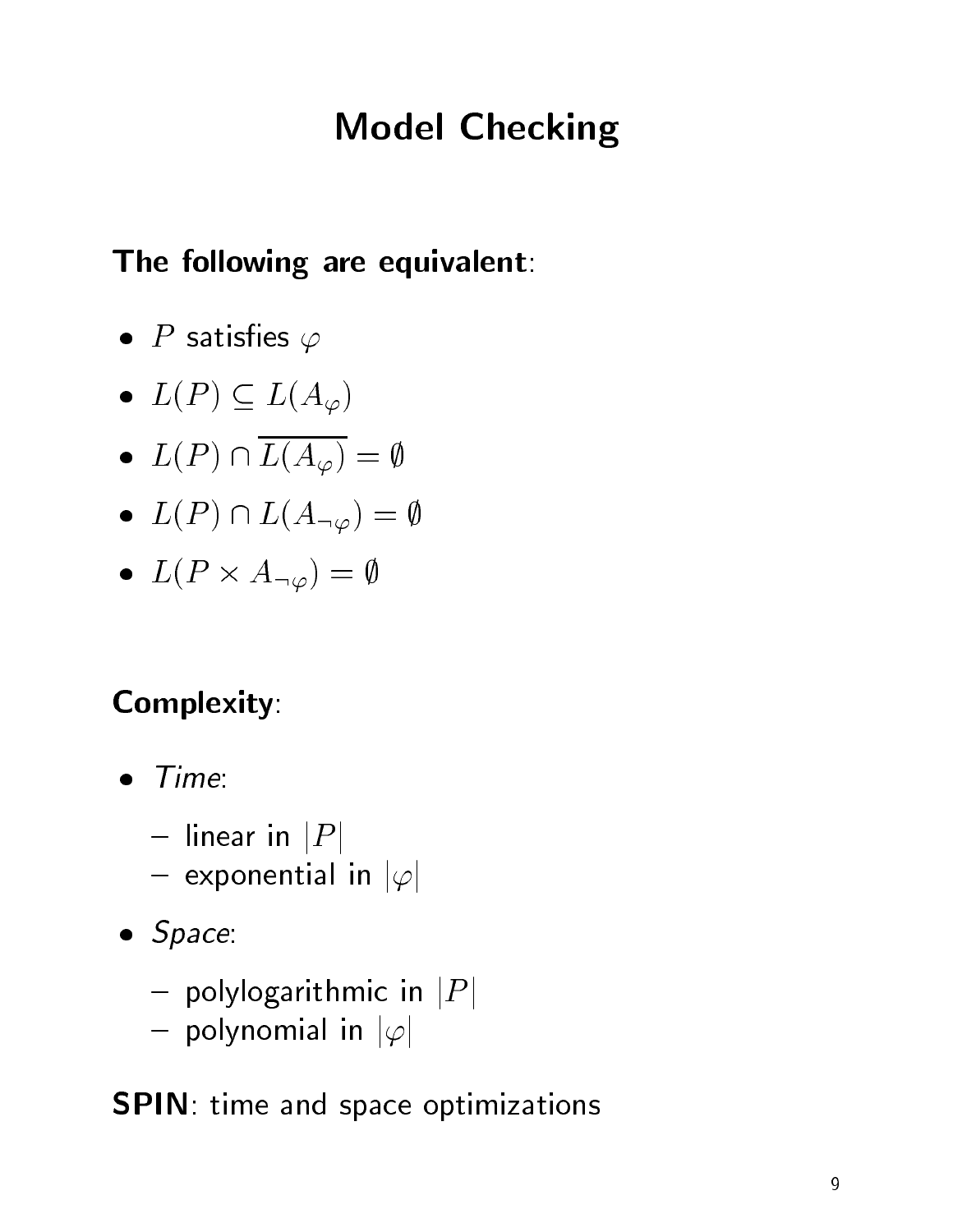# **Infinite Computations**

The problem: fulfillment of eventualities

always eventually  $P$ :

- Finite computations: P holds in last state
- In the computations: P holds in the computations: P holds in the computations: P holds in the computations: P h

always eventually P and always eventually  $Q$ :

- $\bullet$  Finite computations:  $P \wedge Q$  holds in last state
- Innite computations: P holds i.o. and Q holds i.o.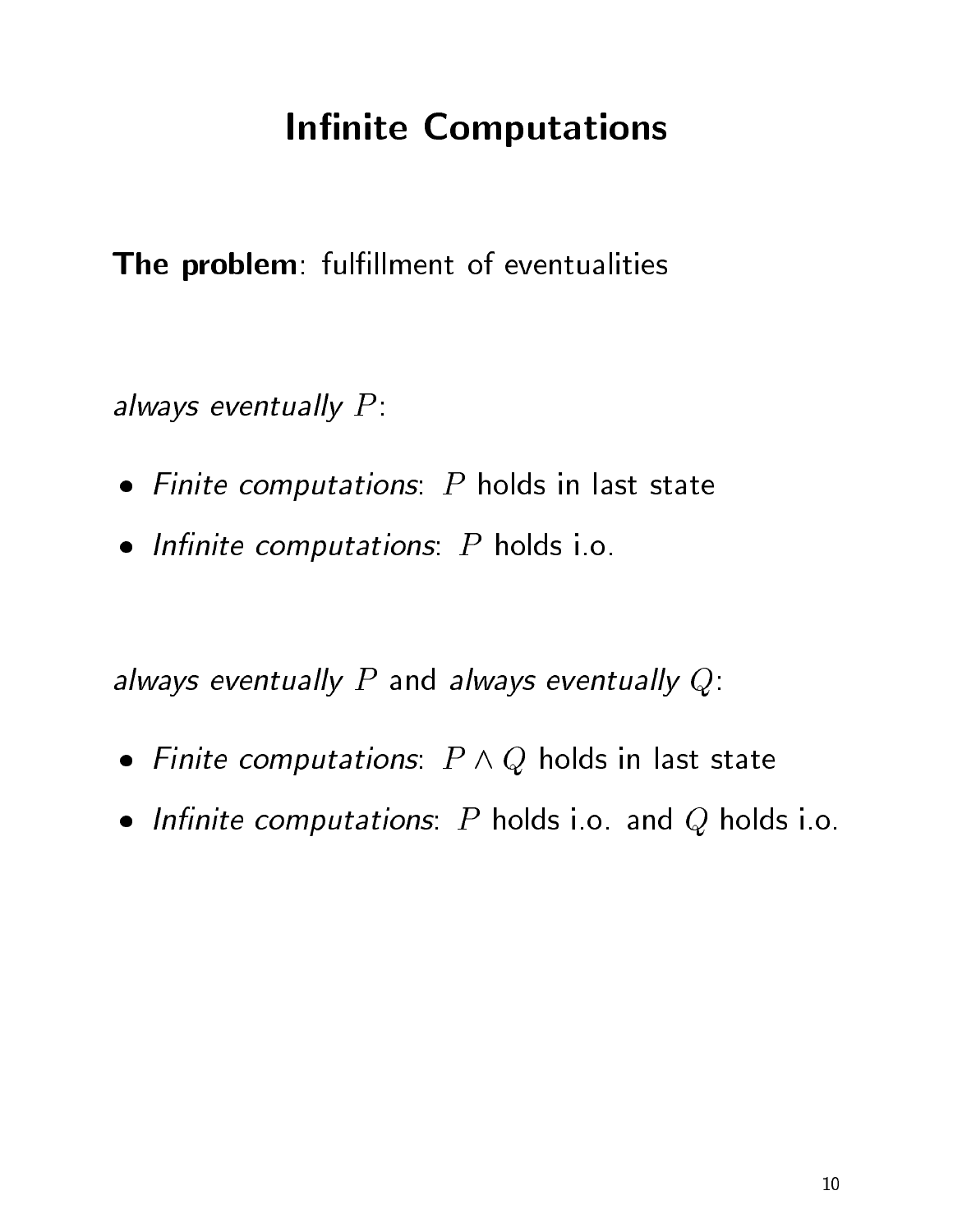## Automata on Infinite Words

 $A = (\Sigma, S, S_0, \rho, F)$ 

- Alphabet:
- $\bullet$  States:  $S$
- $\bullet$  Initial states:  $S_0 \subseteq S$
- $\bullet$  Transition relation:  $\rho \subseteq S \times \Sigma \times S$
- Acceptance condition: F

Input word:  $a_0, a_1, \ldots$ 

**Run**:  $s_0, s_1, \ldots$ 

- $s_0 \in S_0$
- $\bullet \ (s_i, a_i, s_{i+1}) \in \rho \text{ for } i \geq 0$

**Limit**:  $inf(r)$  – states visited i.o.

Goal: Compilation theorem for LTL on infinite computations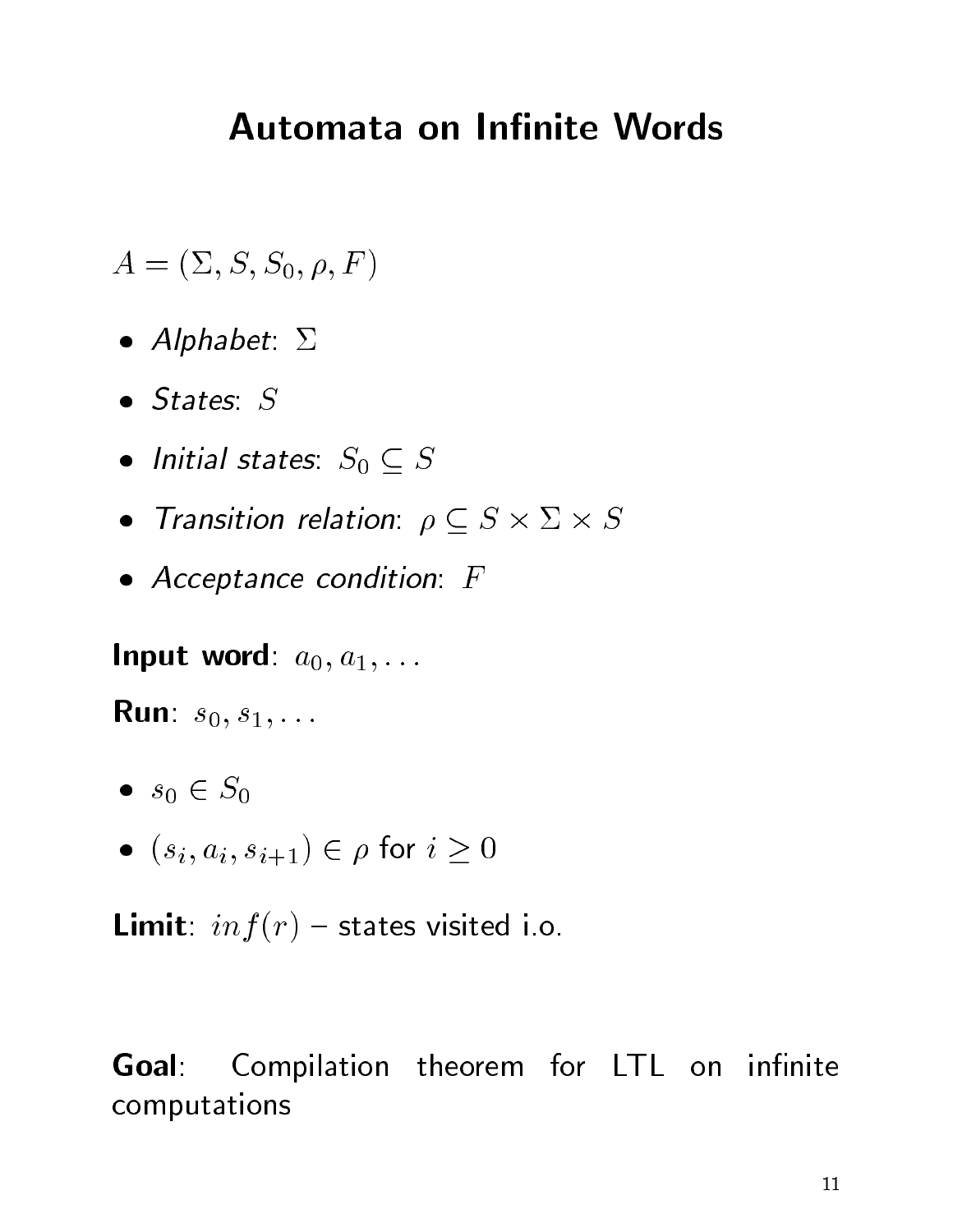## **Streett Automata**

Streett acceptance condition:  $(L_1, U_1), \ldots, (L_k, U_k)$ 

- $\bullet$   $L_i \subseteq S$ ,  $U_i \subseteq S$
- $\mathcal{L}$  . For each interval many visits in  $\mathcal{L}$  , in Lieuwig matrix in Lieuwig many visits in Lieuwig many visits in Lieuwig many visits in Lieuwig many visits in Lieuwig many visits in Lieuwig many visits in Lieuwig in the state of  $\mathbf{u}$  in  $\mathbf{u}$  is the Uisan visit of  $\mathbf{u}$

Compilation Theorem II: [Grumberg + Long, 1991] For LTL use Streett acceptance condition:

- $L_i = \{t : \psi_1 \text{ until } \psi_2 \in t\}$
- $U_i = \{t : \psi_2 \in t\}$

Algorithmics: Streett reachability  $-$  is there an infinite path, from an initial state, that satisfies Streett condition

Cost: emptiness of Streett automata

- no linear-time algorithm known algorithm known algorithm known algorithm known algorithm known algorithm known
- no space-ecient algorithm possible algorithm possible algorithm possible algorithm possible algorithm possible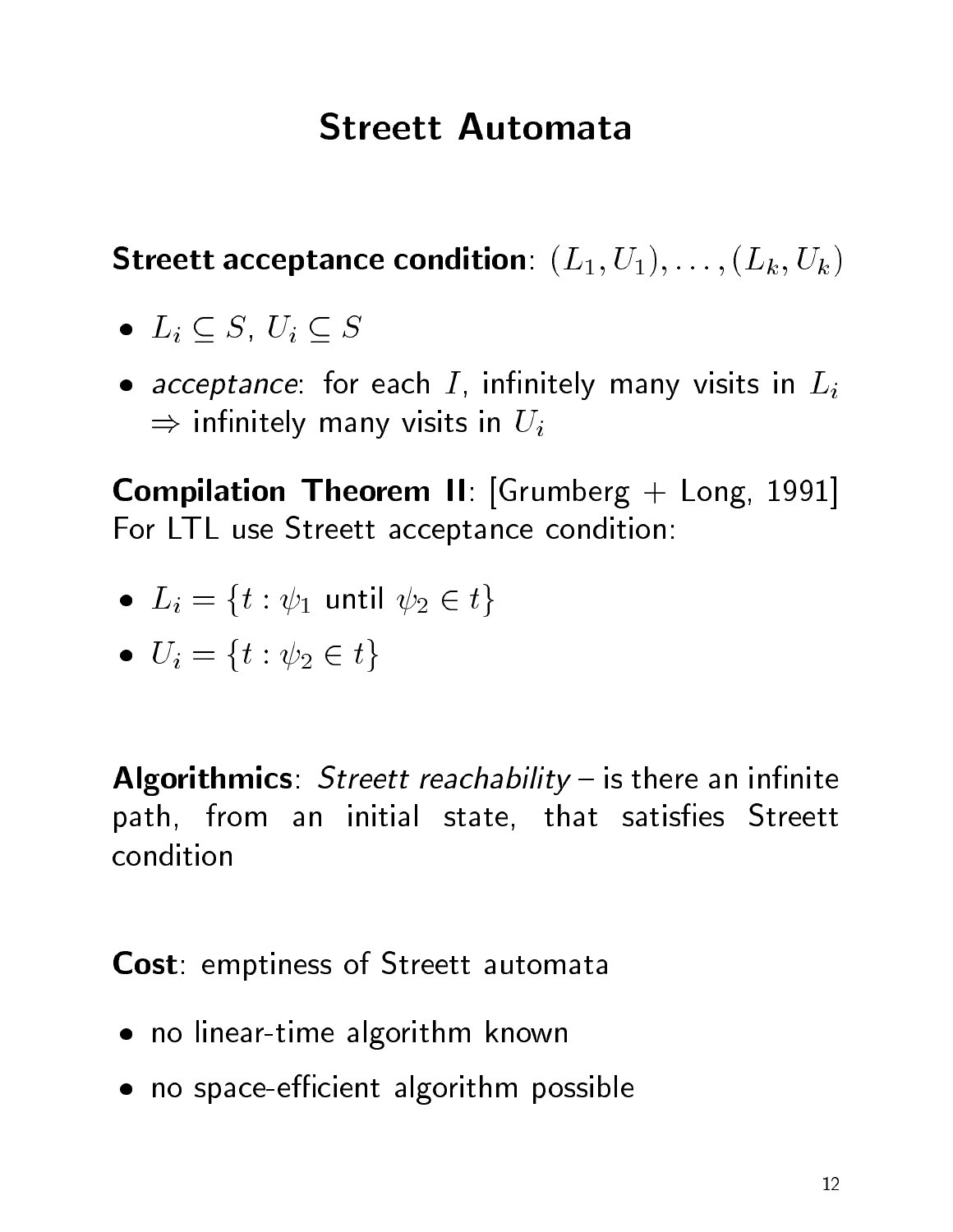# **Generalized Büchi Automata**

Generalized Büchi acceptance condition:  $F_1,\ldots,F_k$ 

- $\bullet$   $F_i \subseteq S$
- acceptance: for each i, in Fig. , in Fig. , in Fig. , we can expect the contract of  $\mu$

Compilation Theorem II: [Gerth, Peled, Vardi + Wolper, 1995] For LTL use generalized Büchi acceptance condition:

 $\bullet$   $F_i = \{t: \psi_1 \text{ until } \psi_2 \not \in t \text{ or } \psi_2 \in t\}$ 

Algorithmics: generalized Büchi reachability

Advantage: easy emptiness test

- $\mathcal{L}$  is a general definition of  $\mathcal{L}$  and  $\mathcal{L}$  are algorithm algorithm and  $\mathcal{L}$
- space-ecient algorithm

Disadvantage: tailored to "vanilla" LTL, fails for extensions (ETL,  $\mu$ TL)

•  $\psi_1$  until  $\psi_2$  is fulfilled immediately or persists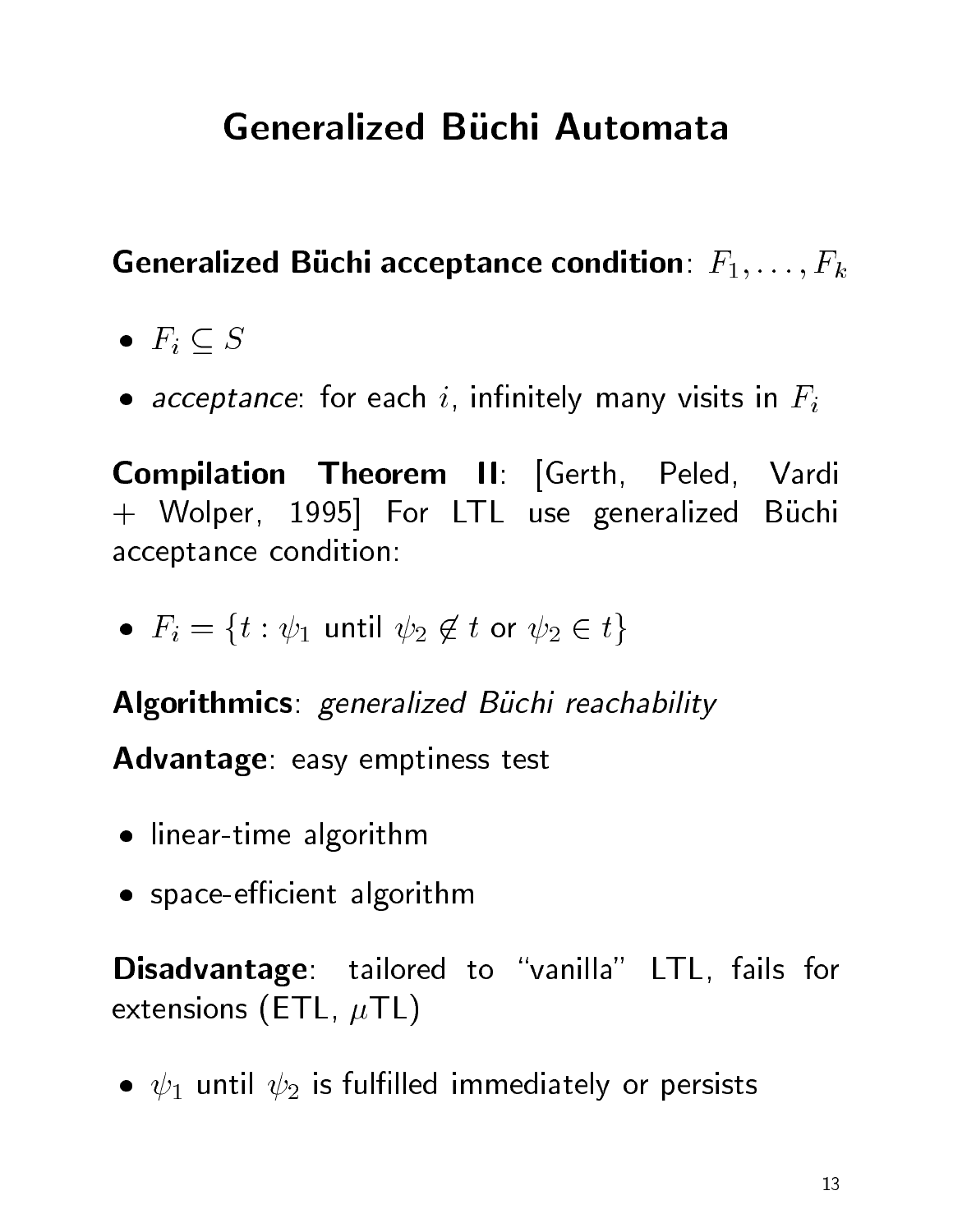# **Büchi Automata**

### Büchi acceptance condition:  $F$

- $\bullet\ \ F\subseteq S$
- acceptance: innitely many visits in F

**Compilation Theorem III:** [Vardi  $+$  Wolper, 1994]  $A_\varphi =$  local automaton  $\times$  *eventuality automaton* 

- *local automaton*: checks local conditions
- eventuality automaton: ensures fulfullment of  $\frac{1}{1}$
- $\bullet$   $F = S \times \{0, 0\}$

#### Advantages:

- easy emptiness test
- handles extensions of LTL (i.e., ETL, TL)

#### Disadvantage: complicated proof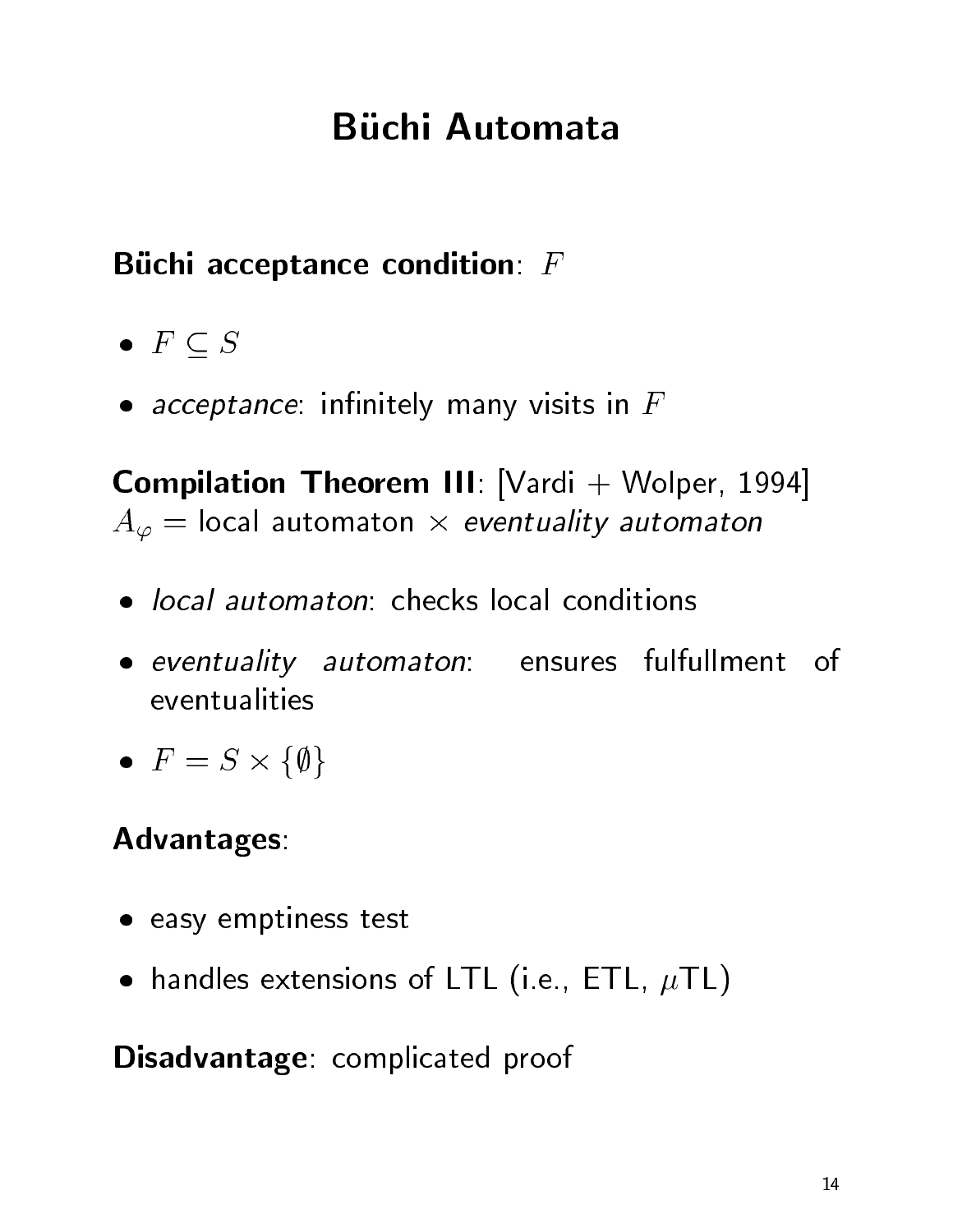# **Büchi Reachability**

**Proposition**:  $L(A) \neq \emptyset$  iff there is a path in A from an initial state  $s_0$  to an accepting state t and from t to itself

Algorithmics: Büchi reachability

- Linear-time algorithm: depth-rst search
- Nondeterministic logspace algorithm: nondeterministic walk
- Space-ecient algorithm: hash functions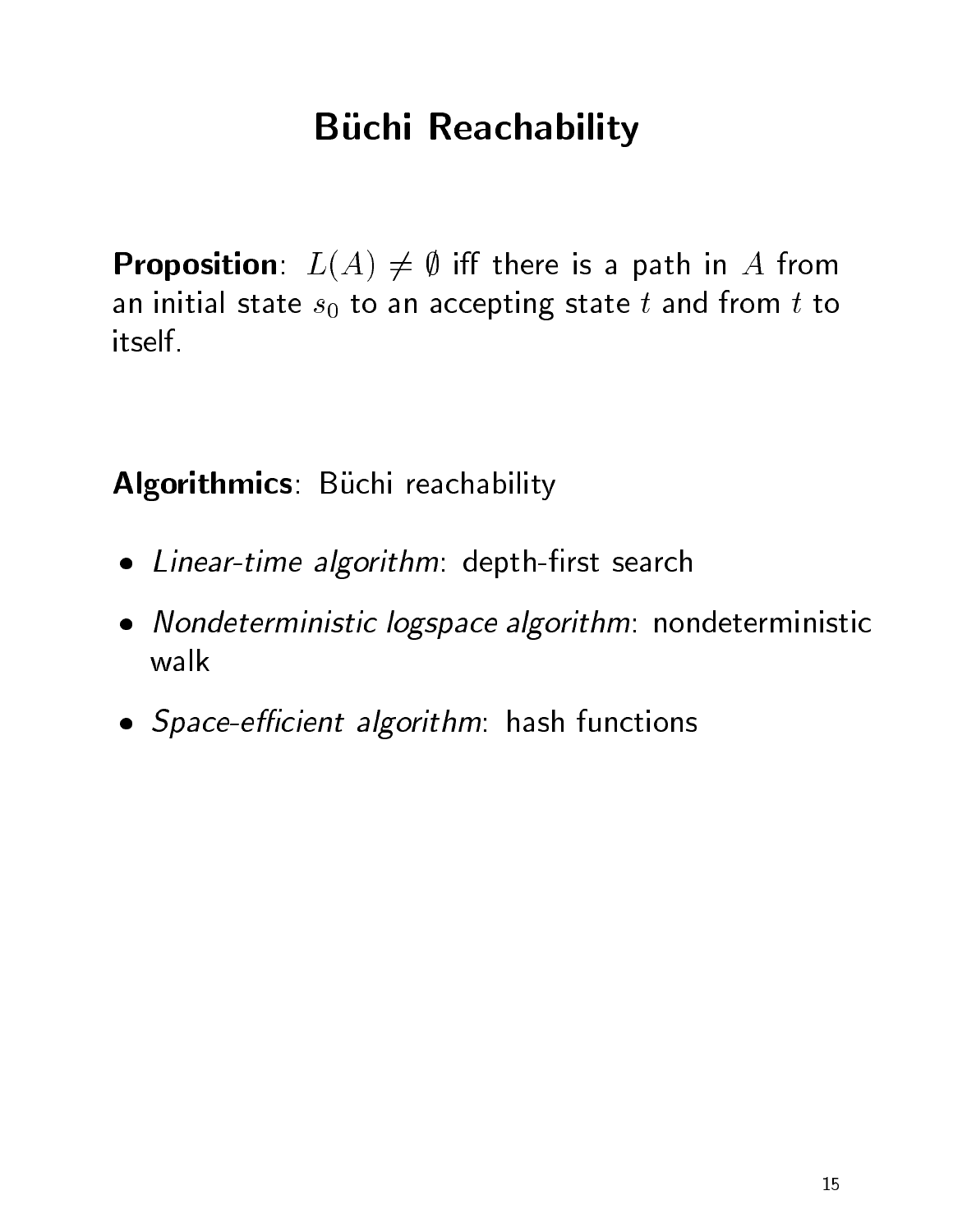# Logic vs. Algorithmics

### It is in the eye of the beholder:

- $\blacksquare$  . The fact that the far-  $\blacksquare$  means graph reachability means graph reachability  $\blacksquare$
- Proposal: declare propositional logic as \algorithmics"

Alternating Reachability: reachability in and/or graphs

- $\bullet\,$  V-node is reachable if some successor is reachable
- $\bullet$   $\wedge$ -node is reachable if all successors are reachable

### Complexity:

- PTIME-complete the complete state of the complete state of the complete state of the complete state of the complete state of the complete state of the complete state of the complete state of the complete state of the compl
- $\blacksquare$  is a group and  $\blacksquare$
- essentially: HORNSAT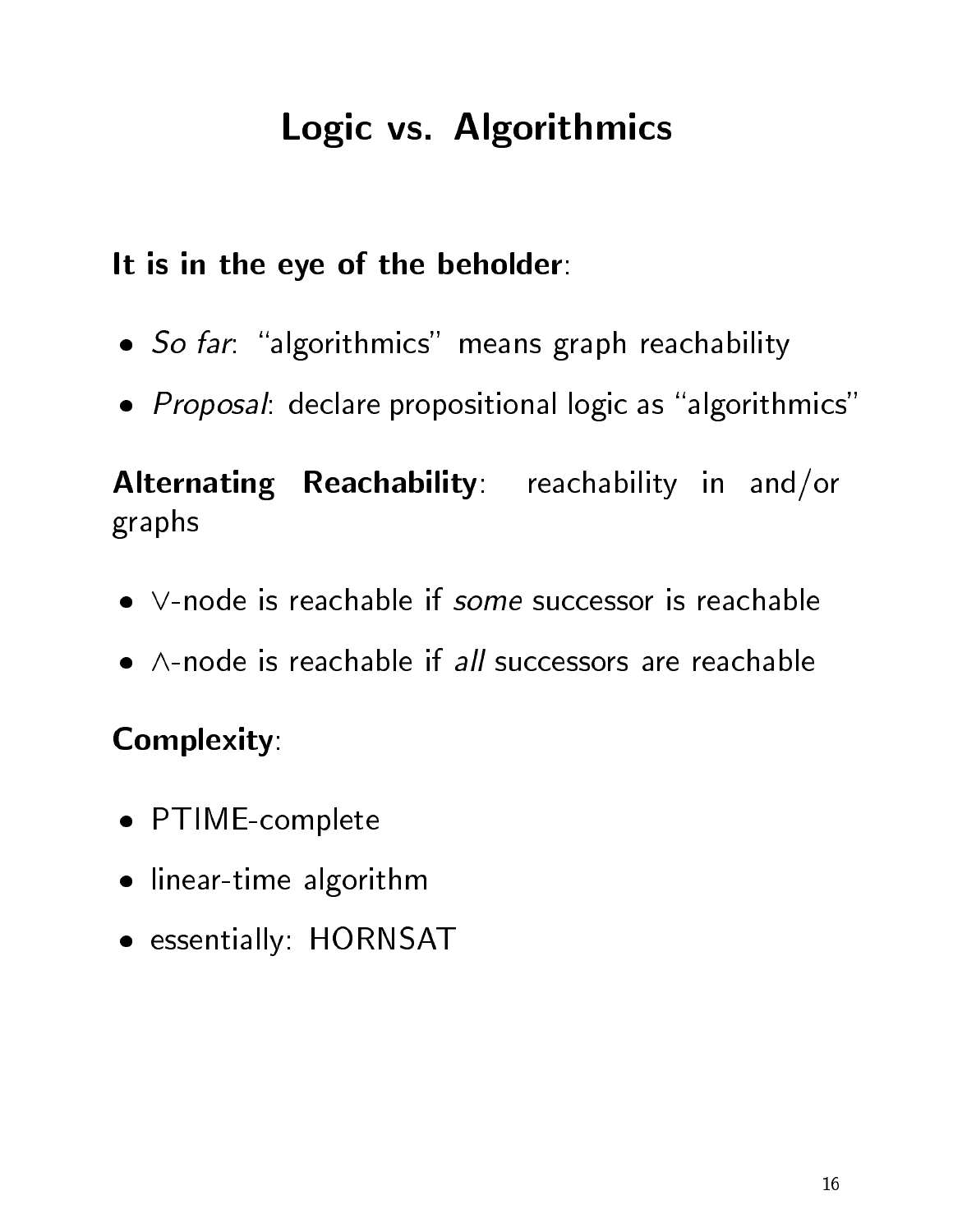# Alternating Automata

 $Nondeterminism = \exists$  choice

- $\bullet$   $\exists$  choice: *some* run accepts
- $\bullet\,$   $\forall$  choice: all runs accept

**Alternation**:  $\exists + \forall$  choice

#### 2 Formalisms:

- $\bullet$   $\exists$ -states and  $\forall$ -states [Chandra et al.]
- Boolean transitions [Brzozowski + Leiss]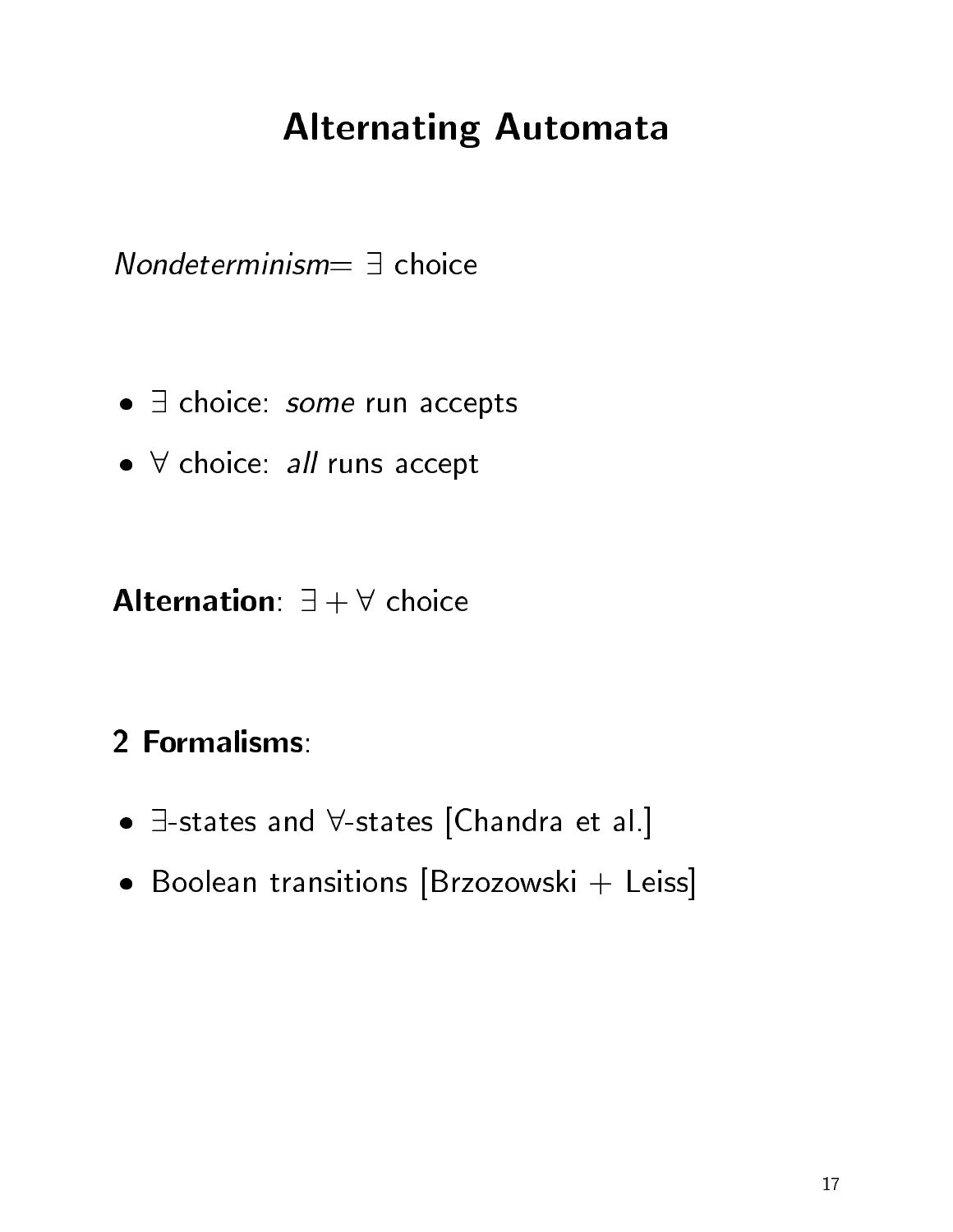### Nondeterminism vs. Alternation

#### $\mathsf{N}$ ondeterminism:

$$
\bullet \ \ (s,a) \mapsto \{s_1,s_2,s_3\}
$$

 $\rho(s, a) = s_1 \vee s_2 \vee s_3$ 

Alternation:  $\rho(s, a) = (s_1 \wedge s_2) \vee (s_1 \wedge s_3)$ 

Positive Boolean Formulas:  $D^+ (A) =$  positive boolean formulas over  $A^-$ 

• Example:  $x_1 \vee (x_2 \wedge x_3)$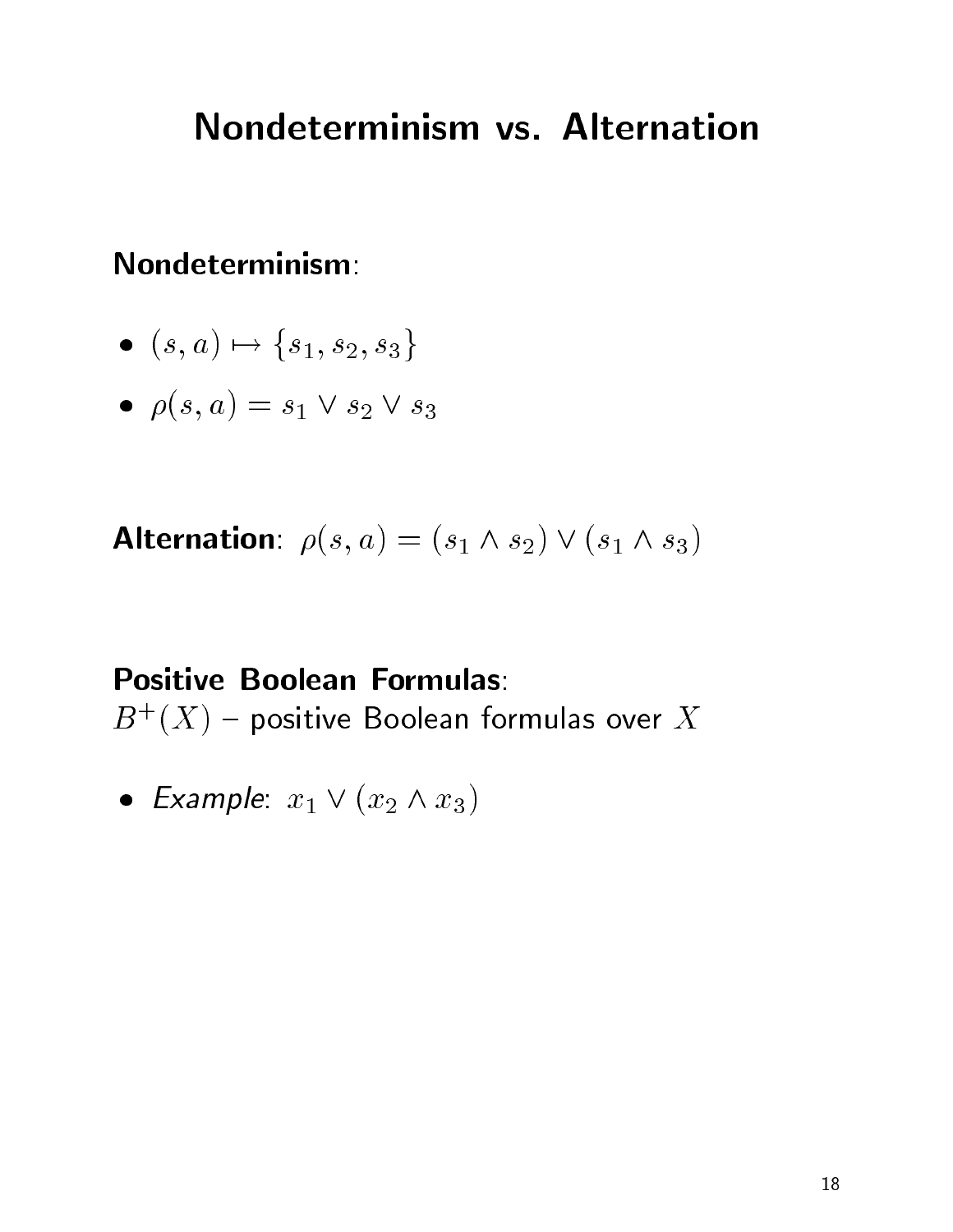# **Alternating Büchi Automata**

• 
$$
A = (\Sigma, S, S_0, \rho, F)
$$

$$
\bullet \ \ \rho : S \times \Sigma \to B^+(S)
$$

**Example**:  $\rho(s, a) = (s_1 \wedge s_2) \vee (s_1 \wedge s_3)$ 

**Run:** An  $S$ -labeled tree that satisfies the transition functions

Acceptance:  $F$  is visited i.o. along every branch of the run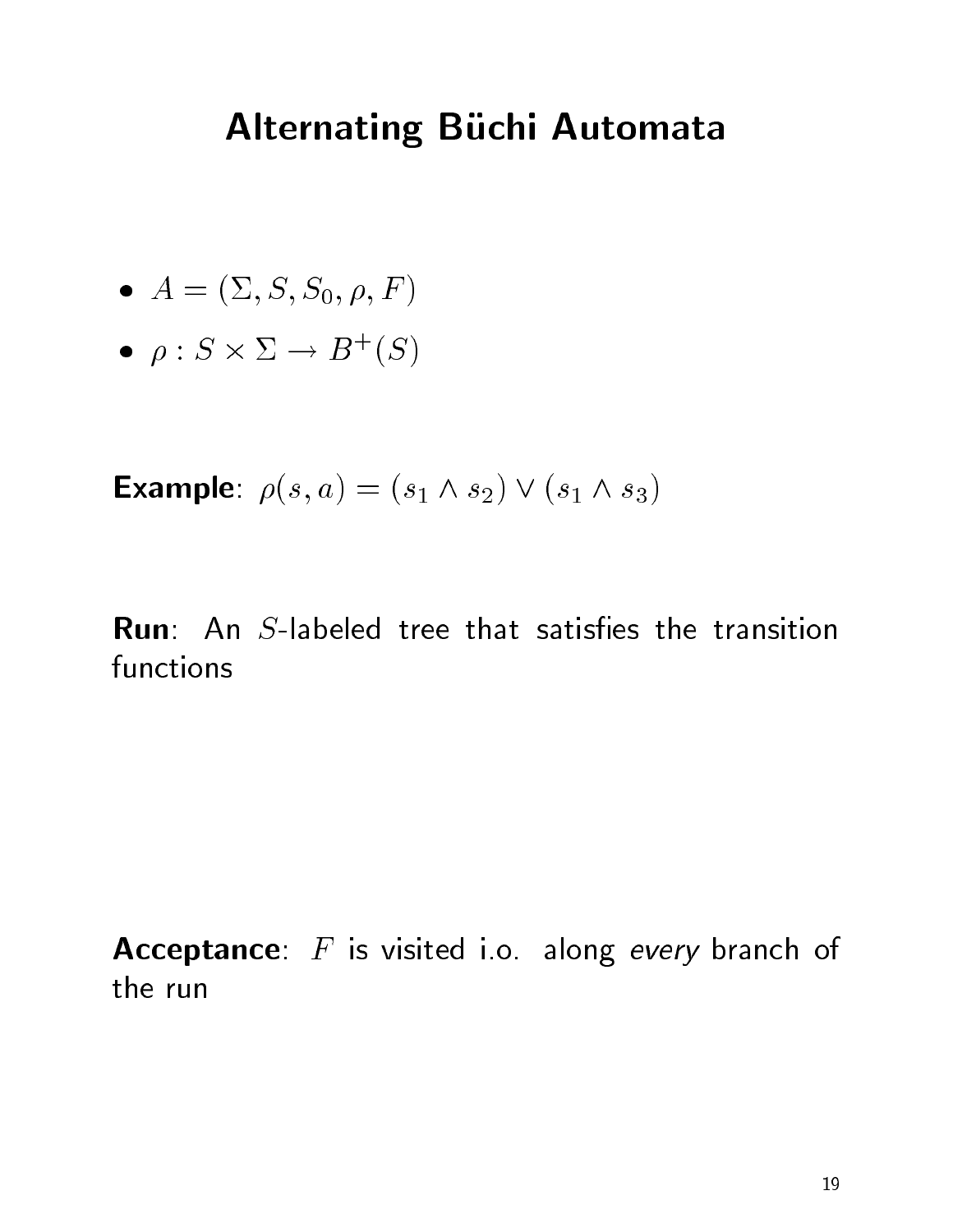## LTL vs. Alternating Automata

$$
\varphi \mapsto A_{\varphi} = (\Sigma, S, S_0, \rho, F)
$$

- $\Delta=2$  rope in the set of  $\Delta=2$
- $S = cl(\varphi)$
- $S_0 = \{\varphi\}$
- $\bullet$   $F = \{\neg (\psi_1 \; \mathsf{until} \; \psi_2) \in cl(\varphi) \}$

#### Dualizing Transitions:

$$
\bullet\ \ \overline{\psi}=\neg\psi
$$

- $\sim$  to  $\sim$  f and  $\sim$   $\sim$
- $f \circ \sigma \circ \sigma$  is the true  $f$
- $\alpha \wedge \beta = \overline{\alpha} \vee \beta$
- $\bullet \ \alpha \vee \beta = \overline{\alpha} \wedge \beta$

**Example:**  $p \vee (\neg q \wedge \text{ next } p \text{ until } q)$  is Example:  $p \vee (\neg q \wedge \text{ next } p \vee \neg p \wedge (q \vee \neg \text{ next } p \text{ until } q))$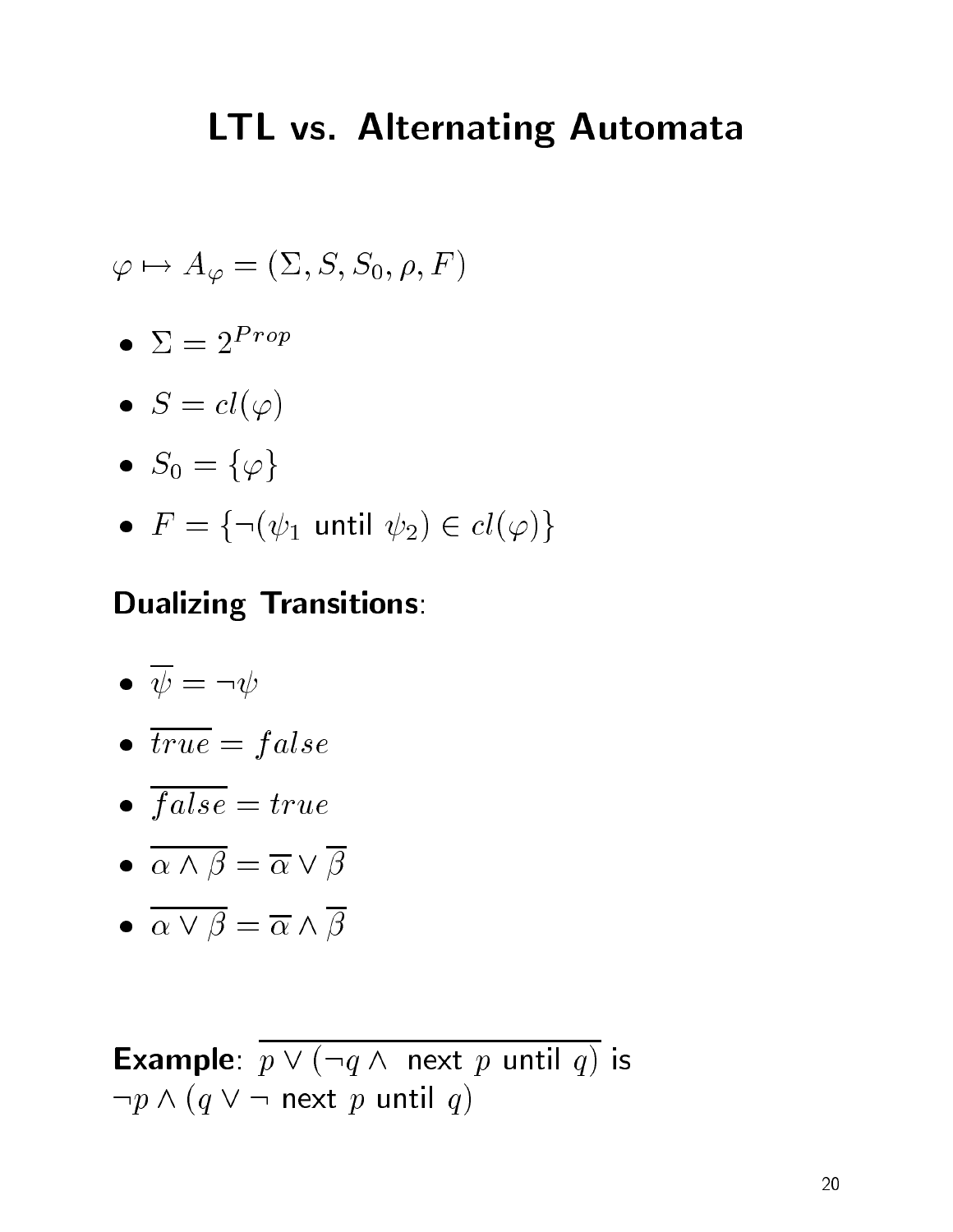## Transition Function

- $\rho(p, a) = true$  if  $p \in a$
- $\rho(p, a) = false$  if  $p \notin a$
- $\rho(\psi_1 \wedge \psi_2) = \rho(\psi_1, a) \wedge \rho(\psi_2, a)$
- $\rho(\neg \psi, a) = \rho(\psi, a)$
- ( next ) =
- $\rho(\psi_1$  until  $\psi_2, a)$  =  $\rho(\psi_2, a)$   $\vee$   $(\rho(\psi_1), a)$   $\wedge$  $(\psi_1$  until  $\psi_2)$

#### Advantages:

- easy translation
- syntax directed
-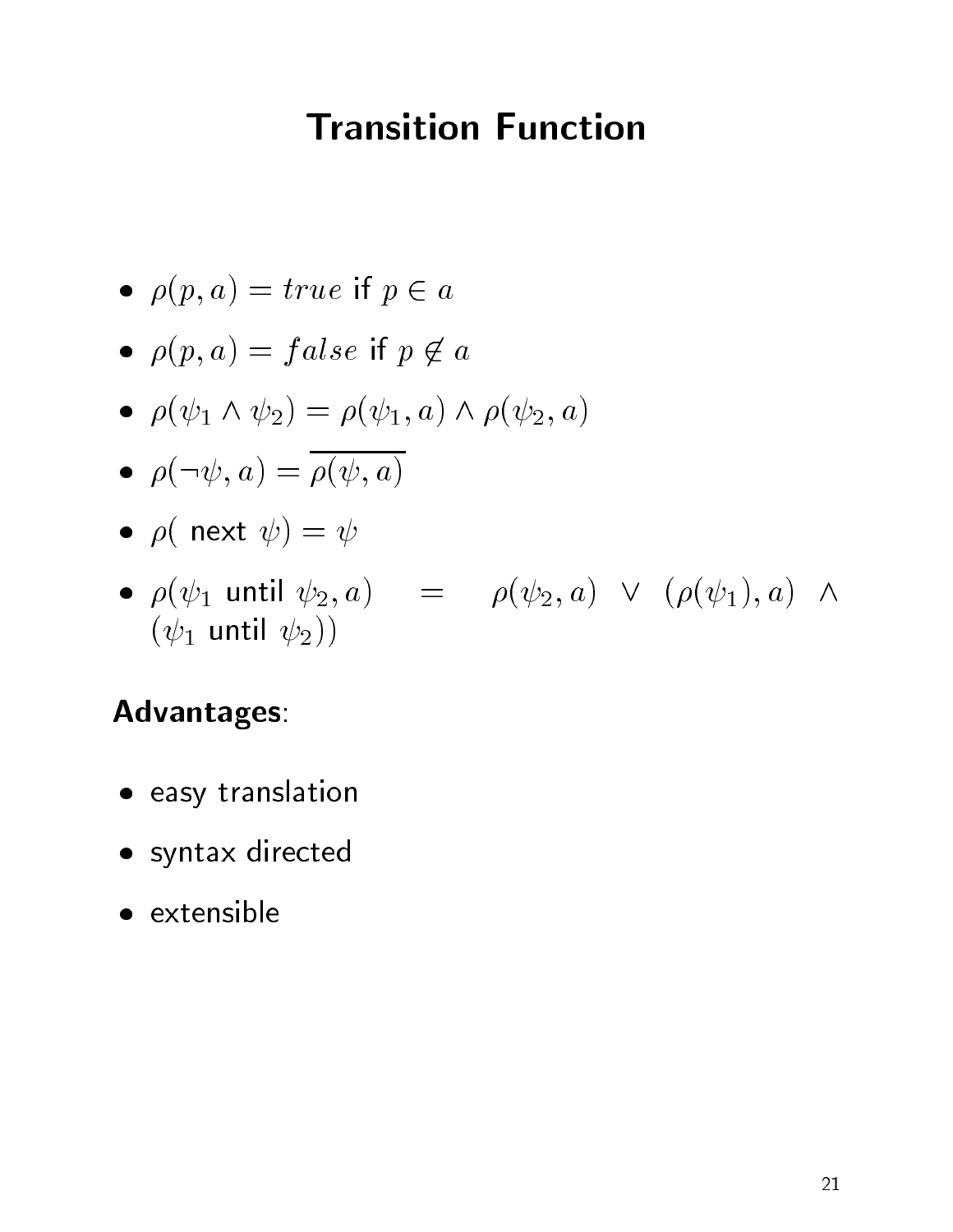## Alternating Automata vs. Games

$$
A=(\Sigma,S,S_0,\rho,F),\ w=a_0,a_1,\ldots
$$

- Players: automaton vs. spoiler
- Configuration:  $(s, i)$ , where  $s \in S$  and  $i \ge 0$
- Initial configuration:  $(s_0,0)$ , where  $s_0\in S_0$
- $\mathbf{r}$  is from the from  $\mathbf{r}$  (signally)
	- automaton chooses disjunctions
	- spoiler chooses conjunctions

until a state state state state state state state in the state of the state in the state in the state in the s  $\sqrt{2}$  $\mathcal D$  is reached; then  $(s$  ,  $t+1$  is next configuration

winds and automaton winds by reaching true or visiting the contract or  $\blacksquare$  $F$  i.o.

**Claim**:  $w \in L(A)$  iff automaton has a winning strategy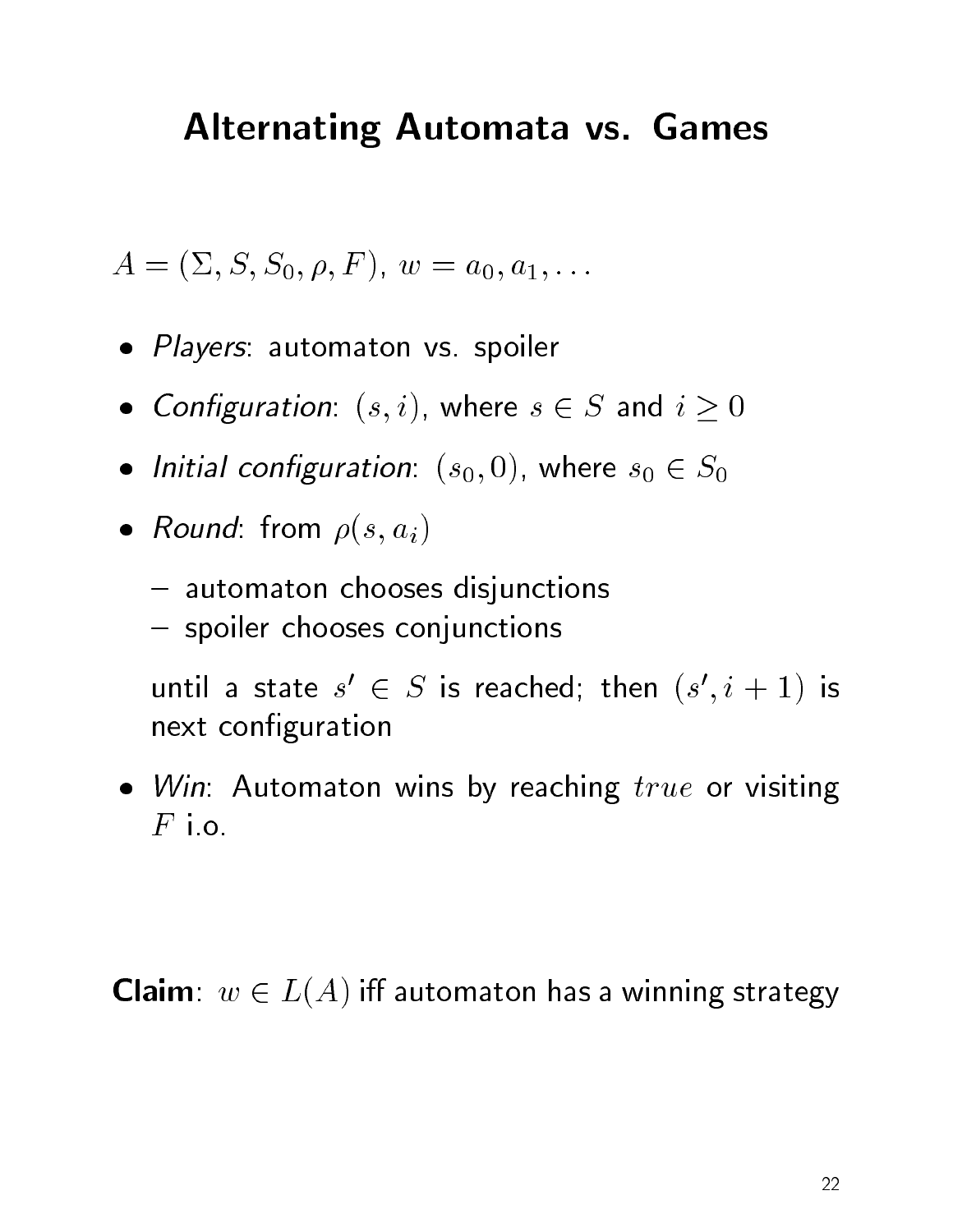# **Alternation vs. Nondeterminism**

**Theorem**: [Miyano + Hayashi, 1984] Automaton has a winning strategy iff automaton has a memoryless winning strategy

**Corollary**: Let  $A$  be an alternating Buchi automaton. Then  $A$  is equivalent to a nondeterministoc Buchi automaton  $A'$  such that  $|A'| = 3^{|A|}$ .

Compilation:

- $\bullet$  LTL  $\mapsto$  alternation automata
- $\bullet$  alternating automata  $\mapsto$  nondeterministic automata

Algorithmics: Nontrivial, but only once.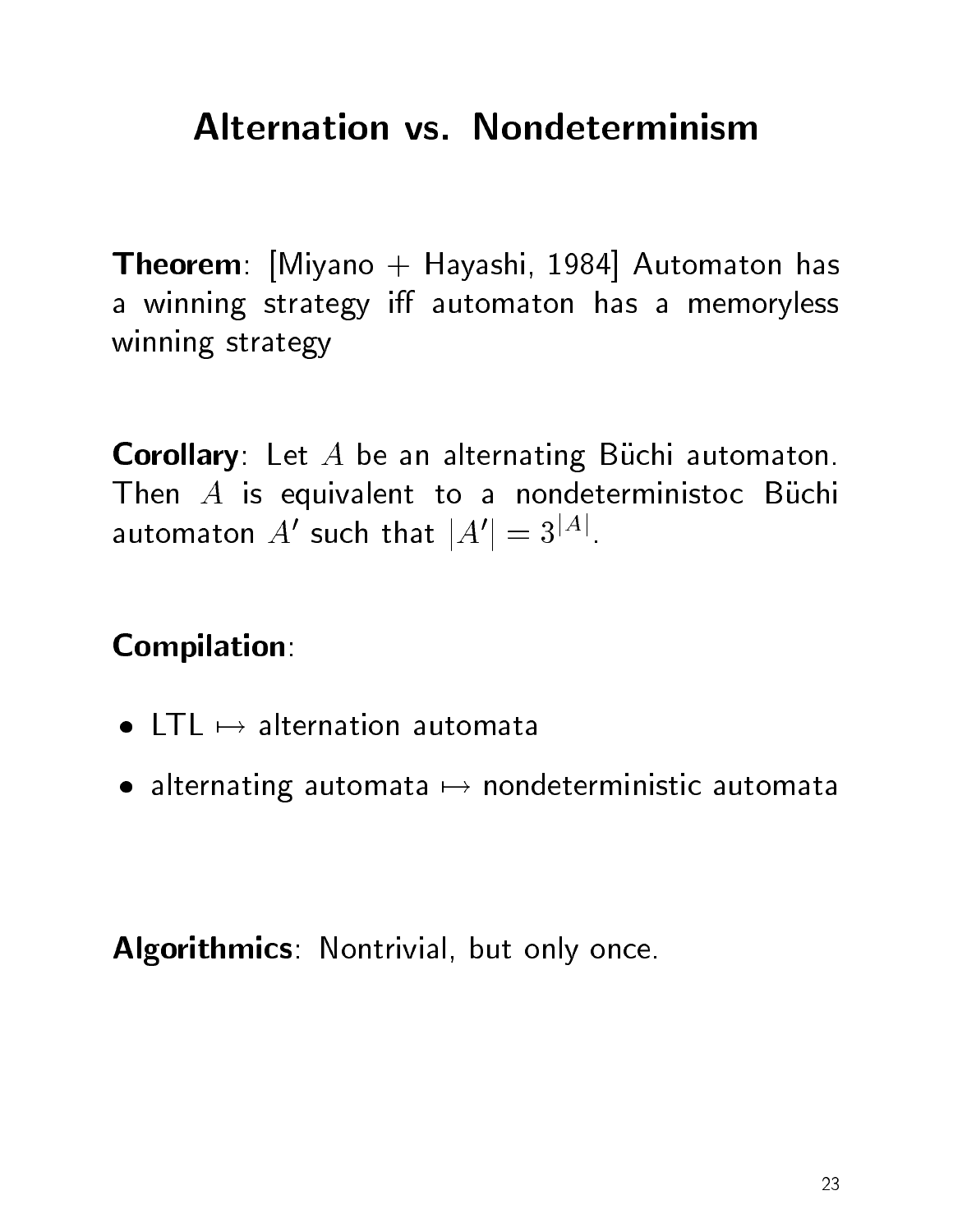# Computation Tree Logic

CTL: logic of computation trees Main feature: quantification over computations

- $\bullet$   $A$  next  $\varphi$ :  $\varphi$  holds in all successor states
- $\bullet$   $A$  eventually  $\varphi\colon\varphi$  holds eventually inevitably
- $E$  always  $\varphi$ :  $\varphi$  holds from now on some computation
- $\bullet$   $E$   $\varphi$  until  $\psi{:}$   $\varphi$  holds until  $\psi$  holds on some computation

**Example:** A always (**Request**  $\rightarrow$  A eventually **Grant**)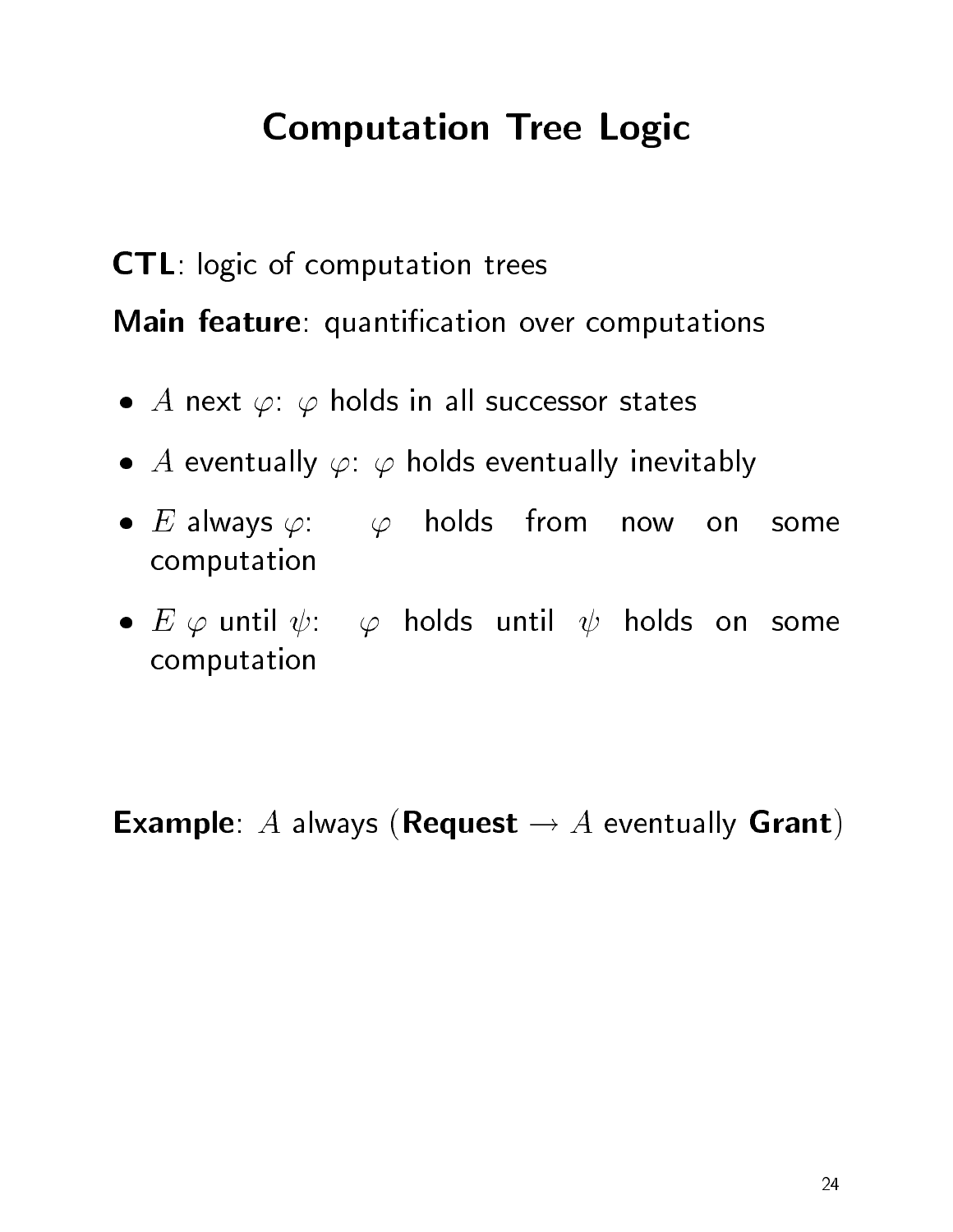# **Complexity**

- $S$  satisfies  $S$  . Expression  $S$  , and the complete  $S$  is the complete  $S$  . Expression  $S$  is the complete  $S$ Halpern]
- Model Checking: PTIME-complete [Clarke et al.]

#### Automata-theoretic approach to satisfiability:

- $\bullet$  Compilation [VW]: Given an CTL formula  $\varphi$ , we can construct a Büchi tree automaton  $A_{\varphi}$  such that a tree  $\tau$  satisfies  $\varphi$  iff  $A_{\varphi}$  accepts  $\tau$ . Also,  $|A_{\varphi}| =$  $2^{O(|\varphi|)}$
- Emptiness Test for Buchi Tree Automata [VW]: quadratic time

**Difficulty**: automata too large to be used for model checking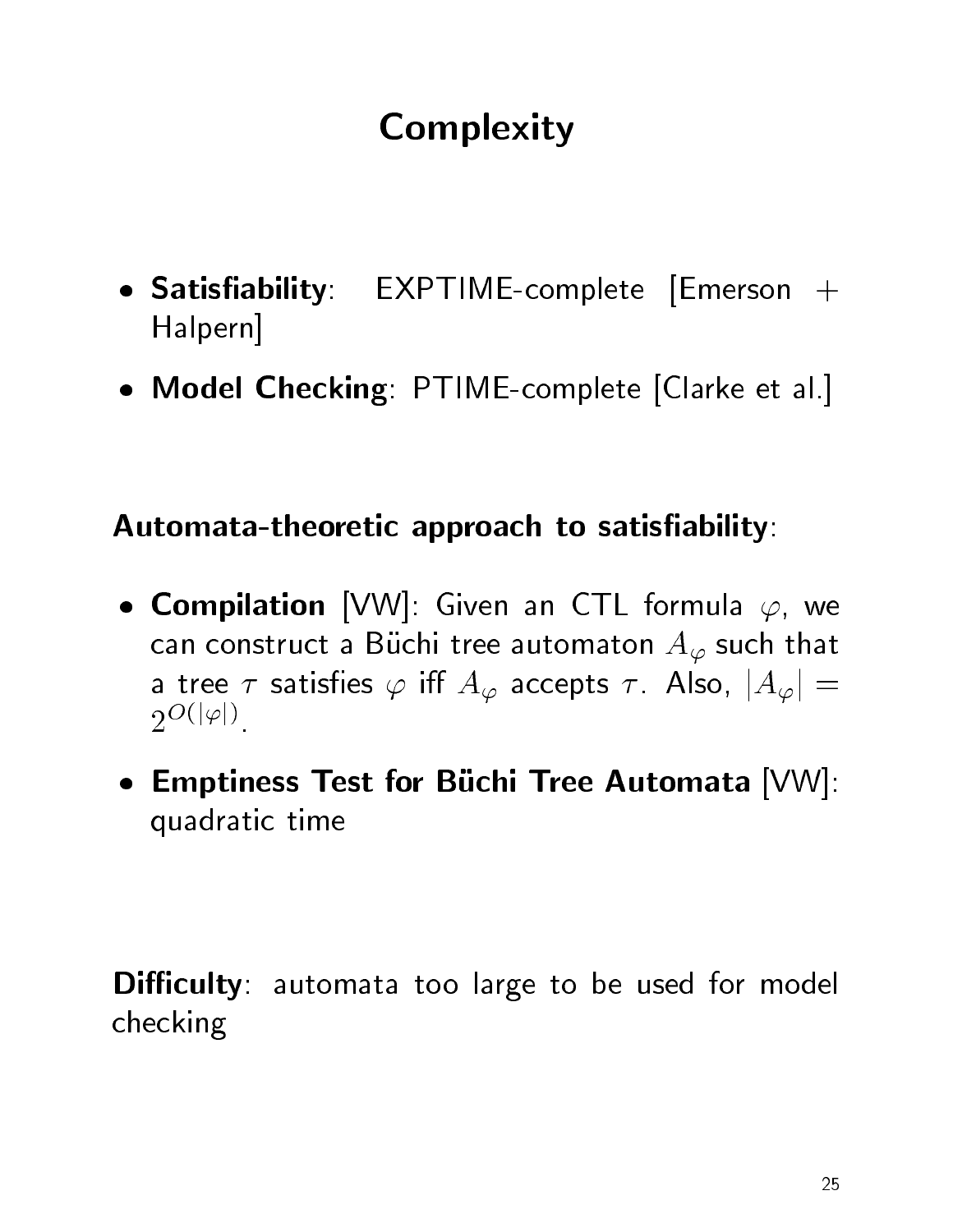## **Alternation and CTL**

**Compilation: Compilation**  $[M\ddot{u}$ Iller  $+$  Schupp]: Given an CTL formula  $\varphi$ , we can construct a alternating tree automaton  $A_{\varphi}$  such that a tree  $\tau$  satisfies  $\varphi$  iff  $A_{\varphi}$ accepts  $\tau$ . Also,  $|A_{\varphi}| = O(|\varphi|)$ .

#### Emptiness Test:

- 2-letter alphabet: EXPTIME-complete [MS]
- 1-letter alphabet: PTIME-complete [BVW]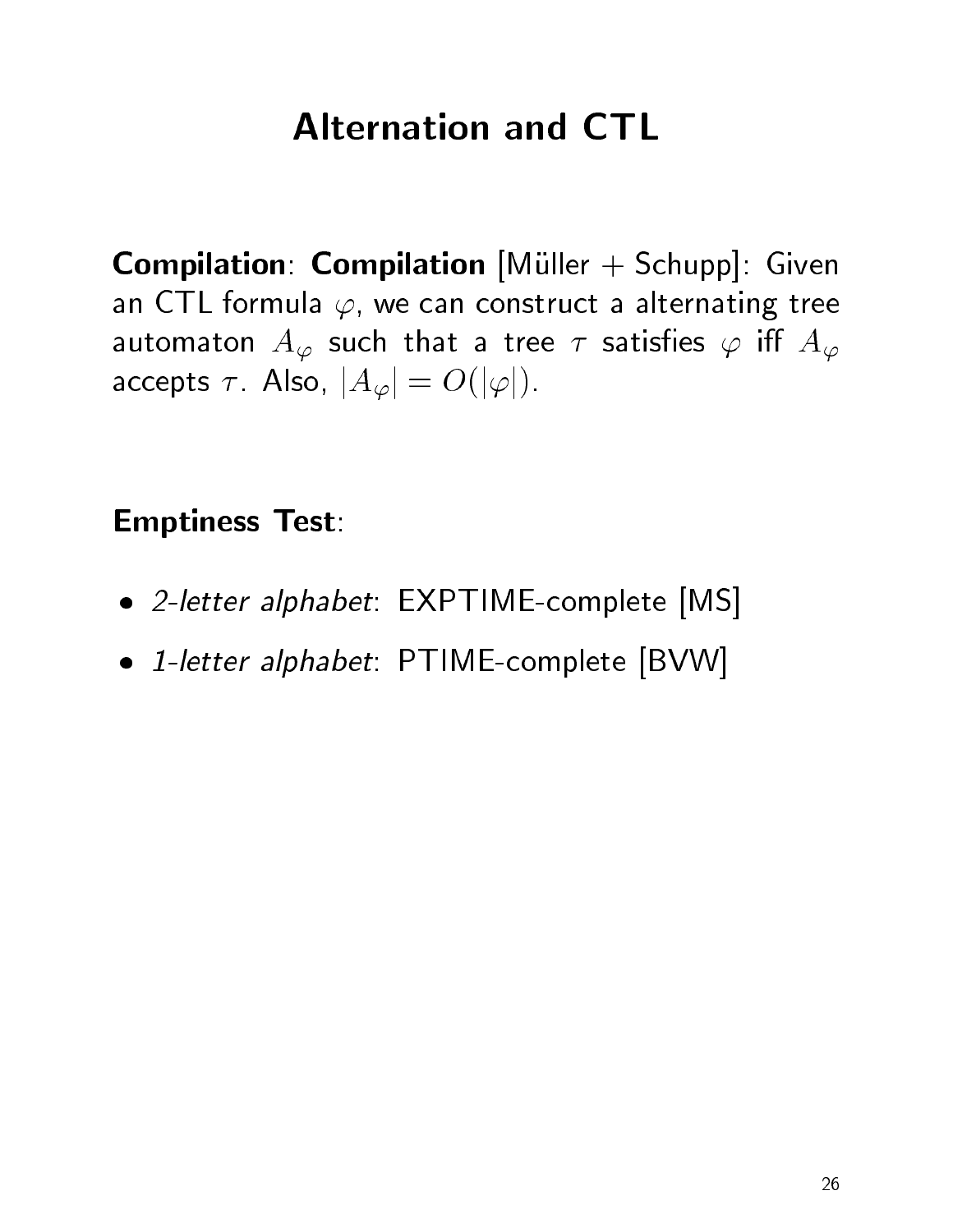# Alternation and Model Checking

- $\bullet \ \ \varphi \mapsto A_{\varphi} \text{ (linear)}$
- $\bullet~~P\times A_{\varphi}\mapsto A_{P,\varphi}~({\rm linear})$
- $\bullet \ \ L(A_{P,\varphi}) \neq \emptyset$  (linear)

**Crux**:  $A_{P,\varphi}$  is a 1-letter alphabet